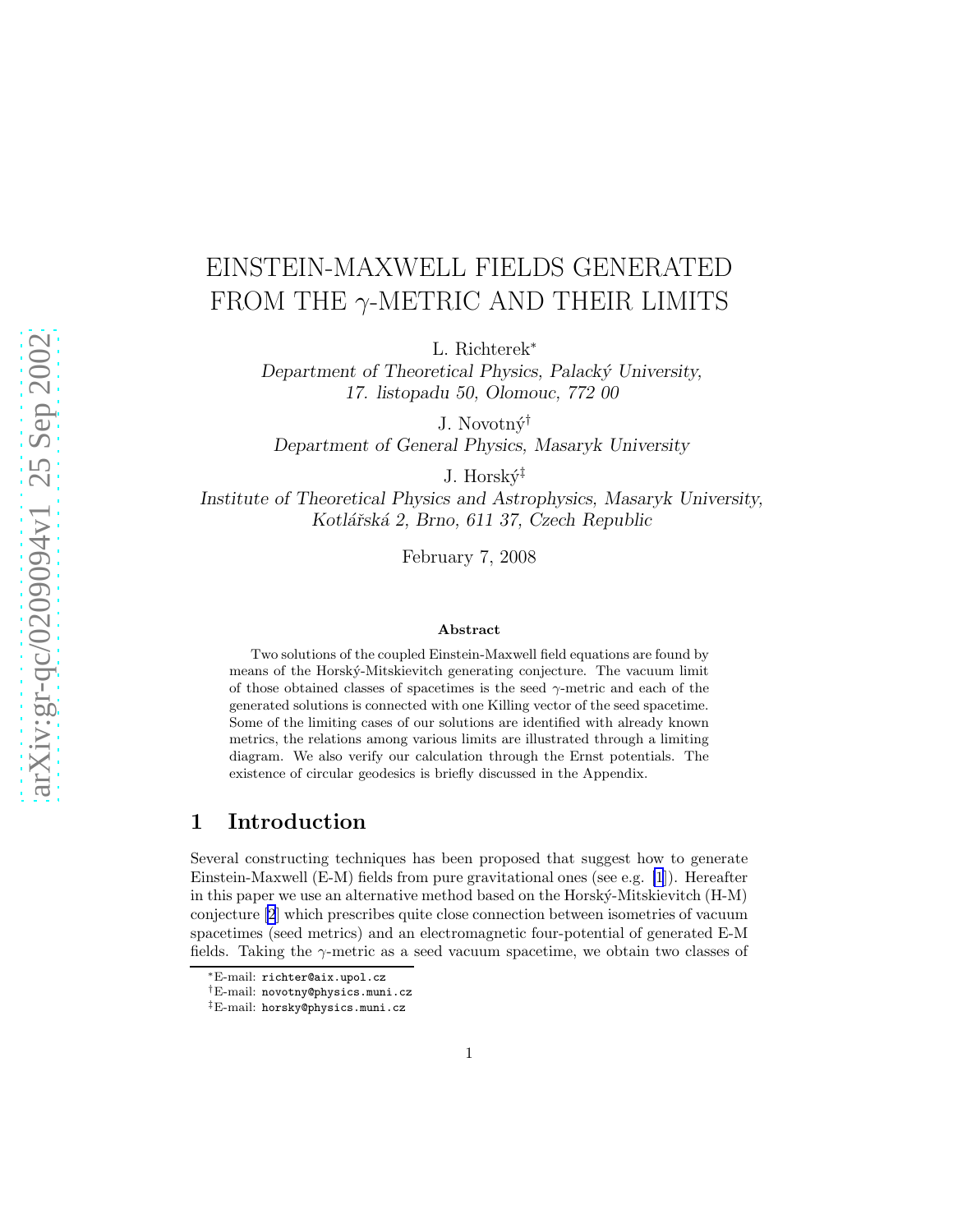<span id="page-1-0"></span>E-M fields, each of which corresponds to one Killing vector of the seed metric. Main properties of those solutions are summarized too.

The paper is organized in the following way: we start resuming the basic characteristic of the  $\gamma$ -metric, then we gradually come to new classes of E-M fields that further generalize the results presented in [\[3](#page-19-0)]. We demonstrate that some already known E-M fields can be regarded as special cases of these solutions. The most important limits and special cases of the generated E-M fields are listed in section [4,](#page-7-0) the relations among them are illustrated through a limiting diagram. At the same time we touch on problems connected with the physical interpretation of obtained solution, with the existence of curvature singularities and circular geodesics.

### 2 The seed  $\gamma$ -metric

The  $\gamma$ -metric is a vacuum solution of Einstein equations discovered by Darmois in 1927 and reinvestigated by various authors many times since (see references cited in [\[4](#page-19-0)] for more details). Known also as Darmois-Voorhees-Zipoy metric, it represents an interesting class of static axially symmetric spacetimes. Therefore it can be expressed in the Weyl-Lewis-Papapetrou cylindrical coordinates in the form (see e.g. [\[4](#page-19-0)])

$$
ds^{2} = -e^{2\mu}dt^{2} + e^{-2\mu} \left[ e^{2\nu} \left( dr^{2} + dz^{2} \right) + r^{2} d\varphi^{2} \right],
$$
 (1)

where  $\mu = \mu(r, z)$ ,  $\nu = \nu(r, z)$  are functions of r and z only. Particularly, the  $\gamma$ -metricis the line-element (1) with [[5\]](#page-19-0)

$$
e^{2\mu} = \left(\frac{R_1 + R_2 - 2m}{R_1 + R_2 + 2m}\right)^{\gamma} = f_1(r, z),
$$
  

$$
e^{2\nu} = \left[\frac{(R_1 + R_2 - 2m)(R_1 + R_2 + 2m)}{4R_1R_2}\right]^{\gamma^2} = f_2(r, z),
$$
  

$$
R_1 = \sqrt{r^2 + (z - m)^2}, \quad R_2 = \sqrt{r^2 + (z + m)^2}.
$$
 (2)

It is well known that the function  $\mu(r, z)$  satisfies flat-space Laplace's equation  $\Delta \mu = 0$  $\Delta \mu = 0$  $\Delta \mu = 0$  for any Weyl metric [[4\]](#page-19-0) and that it is possible to construct an infinite number axially symmetric solutions of Einstein's equations using various realistic Newtonian potentials identified with  $\mu(r, z)$  [\[6](#page-19-0)]. Particularly, the  $\gamma$ -metric can be generated by the Newtonian potential of a linear mass source ("rod") with linear density  $\gamma/2$  and length 2m [\[5](#page-19-0)]

$$
\phi = \mu(r, z) = \frac{1}{2} \ln|g_{tt}| = \frac{\gamma}{2} \ln\left(\frac{R_1 + R_2 - 2m}{R_1 + R_2 + 2m}\right).
$$

This fact is the main supporting argument for the "standard" interpretation of the  $\gamma$ -metric as an exterior field of a finite linear source located along the z-axis symmetrically with respect to the origin  $z = 0$ . However, though the function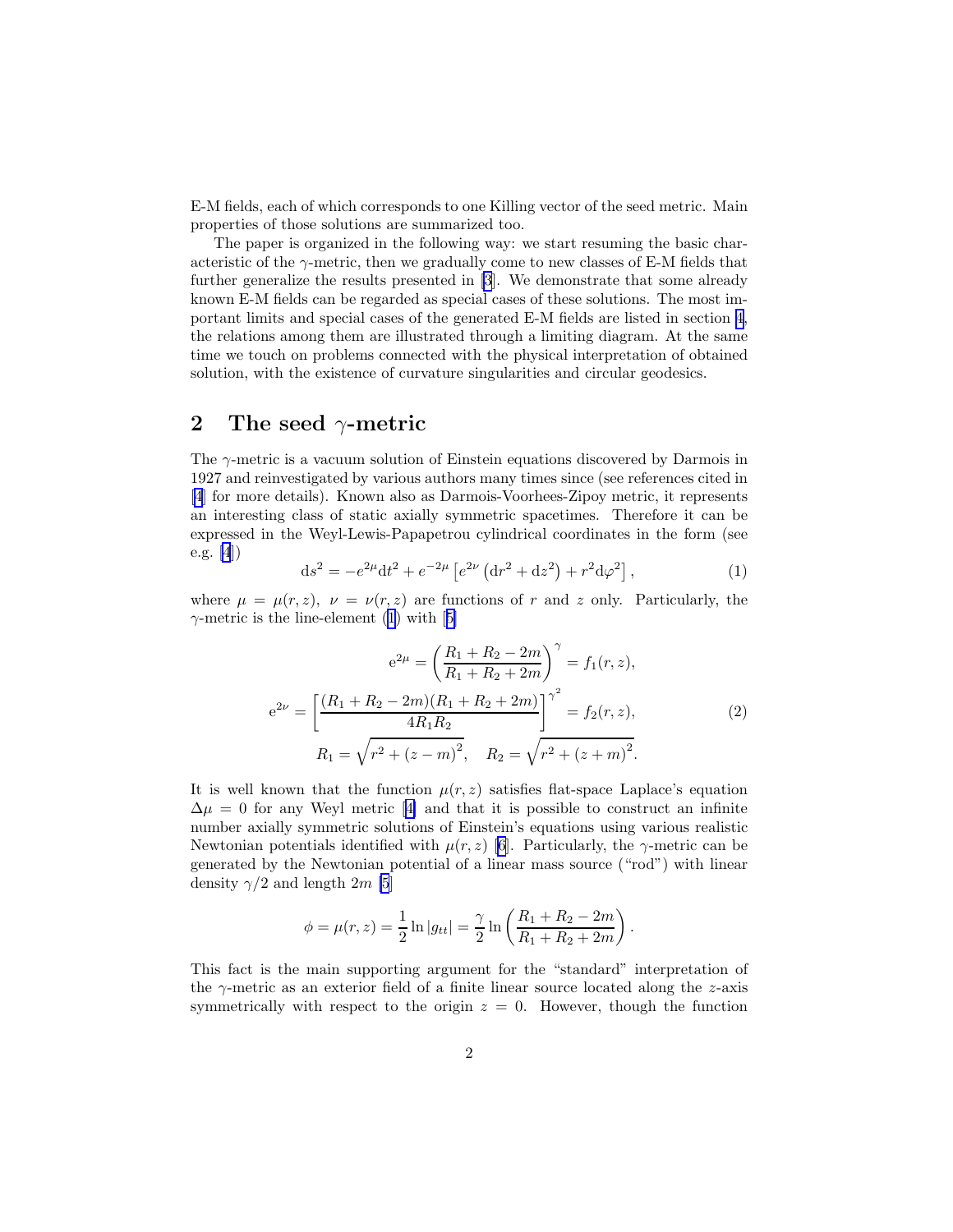<span id="page-2-0"></span> $\mu(r, z)$  may give us a guide to the physical meaning of the exact solution, this correspondence has to be used with caution; the Darmois-Voorhees-Zipoy solution can be also explained as a gravitational field of counter-rotating relativistic discs[[6,](#page-19-0) [7](#page-19-0)or a field of an oblate  $(\gamma > 1)$  or prolate  $(\gamma < 1)$  spheroid [[5\]](#page-19-0). Geodesic motion in Darmois-Voorhees-Zipoy spacetime and its difference from the case of spherical symmetry has been analyzed by Herrera, Paiva and Santos[[8\]](#page-19-0).

The  $\gamma$ -metric has an interesting singularity structure: it has a directional singularity for  $\gamma > 2$ , but not for  $\gamma < 2$  [\[4](#page-19-0)]. For a distant observer at infinity such gravitational field behaves as an isolated body with monopole and higher mass mo-ments which can be – at lest principally – measured by gyroscope experiments [\[9](#page-19-0)]. A superposition of two or more  $\gamma$ -solutions was studied by Letelier and Oliveira [\[10](#page-19-0)]. Moreover, if

$$
\lim_{r \to 0} \nu(r, z) \neq 0,\tag{3}
$$

then any Weyl metric [\(1\)](#page-1-0) includes a conical singularity representing stresses on the  $z$ -axis(see e.g. [[4](#page-19-0), [6](#page-19-0)]).

The case  $\gamma = 1$  corresponds to the exterior Schwarzschild metric outside the horizon. It can be more easily demonstrated when one uses so-called Erez-Rosen spherical coordinates  $\varrho$ ,  $\vartheta$  [\[5](#page-19-0), [8](#page-19-0)] introduced by the transformation

$$
r^{2} = (\varrho^{2} - 2m\varrho)\sin^{2}\vartheta, \quad z = (\varrho - m)\cos\vartheta.
$$
 (4)

Naturally, our results concerning the  $\gamma$ -metric must be consistent with this thoroughly studied Schwarzschild limit.

Recently, Herrera et al. [\[5](#page-19-0)] showed that the limit  $m \to \infty$  locally gives the Levi-Civita (L-C) spacetime [\[4](#page-19-0), [11](#page-19-0)]

$$
ds^{2} = -r^{4\sigma}dt^{2} + r^{4\sigma(2\sigma - 1)}\left(dr^{2} + dz^{2}\right) + C^{-2}r^{2-4\sigma}d\varphi^{2},
$$
\n(5)

i.e. another Weyl metric with constant parameters  $\sigma$ , C (for the relation between  $\gamma$ and  $\sigma$  in this limit see section [4\)](#page-7-0). We have already shown that every Killing vector of the L-C spacetime is connected with a particular class of E-M fields and that those fields can be generated through the H-M conjecture [\[3](#page-19-0)]. Naturally, a question arises, whether the generating conjecture can be applied to the  $\gamma$ -metric in the same simplified way as to the L-C metric. The existence of the solutions described in section [3](#page-3-0) proves that for two Killing vectors  $\partial_t$ ,  $\partial_\varphi$  the answer is positive.

The H-M generating conjecture, which we apply to the  $\gamma$ -metric, seems to outline an efficient and fruitful way, how to obtain solutions of E-M equations as a generalization of some already known vacuum seed metrics, though no general proof has been given so far and that we do not know exact limits of its applicability (see[[12\]](#page-20-0) and references therein). In this paper we do not intend to tackle general theoretical problems, we would like to concentrate on the application of the conjecture to our particular case instead.

In [\[3](#page-19-0)] we have proposed a simplified *ad hoc* empirical algorithmic scheme, by means of which six classes of E-M fields were obtained; each of those classes corresponds to another Killing vectors of the seed L-C solution (5). The fact that the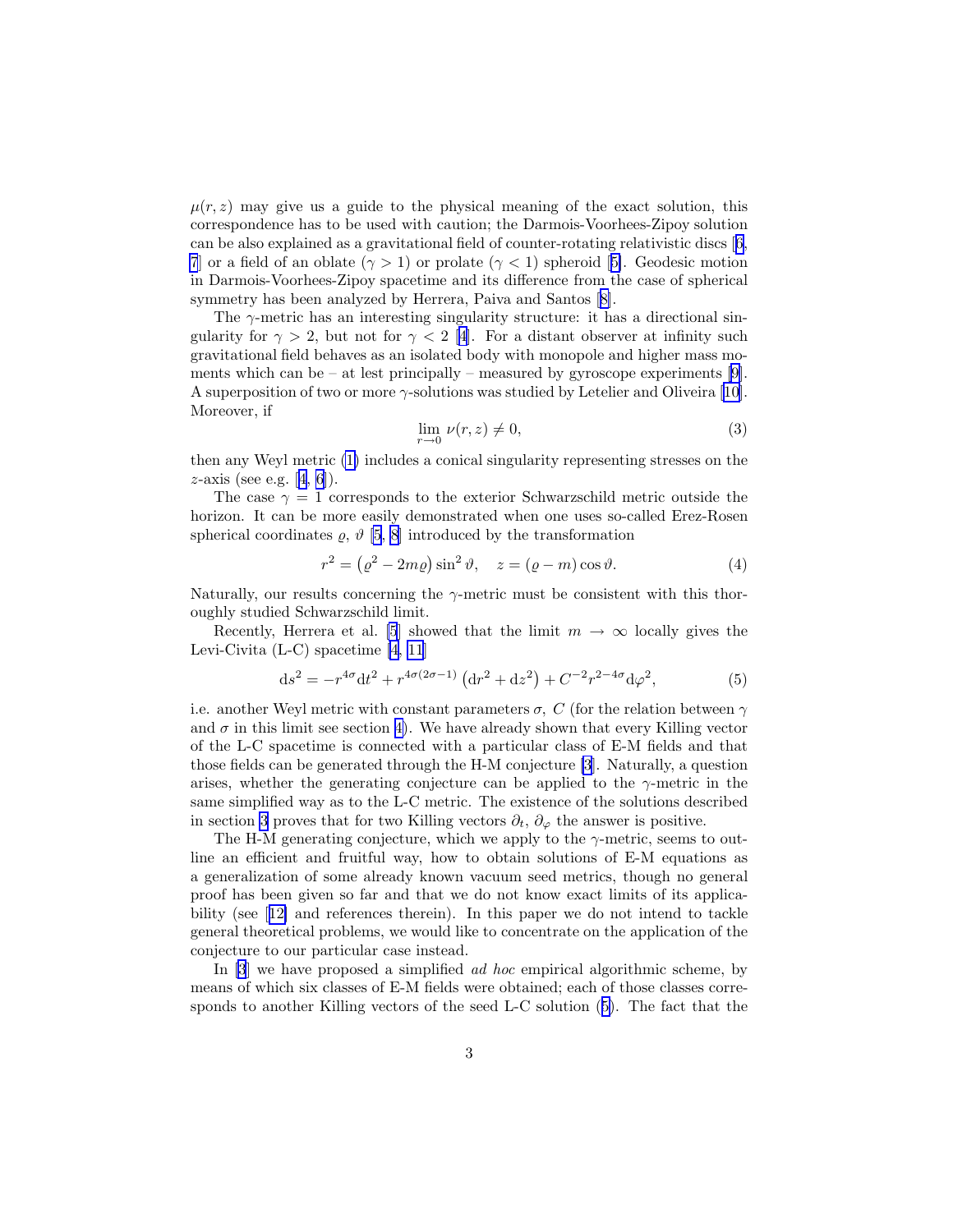<span id="page-3-0"></span>L-C solution represents a limiting case of the  $\gamma$ -metric provides us with the motivation to apply this algorithm also in the case of Darmois-Voorhees-Zipoy vacuum solution.

In the following section the H-M conjecture is applied to the seed  $\gamma$ -metric in the same way we have applied it to the seed L-C metric[[3\]](#page-19-0). Therefore we do not concentrate on the reexplanation of the generation procedure, we rather describe basic characteristics of the obtained solutions and then we study their limiting cases (section [4\)](#page-7-0). For our further calculations it is more convenient to rewrite the line-element ([1\)](#page-1-0) in the form

$$
ds^{2} = - f_{1}(r, z) dt^{2} + f_{1}(r, z)^{-1} \left[ f_{2}(r, z) (dr^{2} + dz^{2}) + r^{2} d\varphi^{2} \right],
$$
 (6)

where the functions  $f_1(r, z)$ ,  $f_2(r, z)$  are defined by [\(2](#page-1-0)).

# 3 The  $\gamma$ -metric with an electromagnetic field

#### 3.1 The  $\gamma$ -metric with an electric field

Let us first employ the timelike Killing vector  $\partial_t$ . Following [\[3](#page-19-0)], we modify the line-element (6) into the form

$$
ds^{2} = -\frac{f_{1}(r,z)}{f(r,z)^{2}} dt^{2} + \frac{f(r,z)^{2}}{f_{1}(r,z)} \left[ f_{2}(r,z) \left( dr^{2} + dz^{2} \right) + r^{2} d\varphi \right],
$$
 (7)

and set the four-potential

$$
\mathbf{A} = q \frac{f_1(r, z)}{f(r, z)} \mathbf{dt}.
$$
 (8)

It can be verified through standard calculations that sourceless E-M equations are fulfilled if

$$
f(r, z) = 1 - q^2 f_1(r, z).
$$

Generated E-M field is of an electric type, because of the non-positive electromagnetic invariant

$$
F_{\alpha\beta}F^{\alpha\beta} =
$$
  
= 
$$
-\frac{32 q^2 m^2 \gamma^2 f_1(r,z)^2 \left\{r^2 (R_1 + R_2)^2 + \left[z (R_1 + R_2) + m (R_1 - R_2)\right]^2\right\}}{f(r,z)^4 f_2(r,z) R_1^2 R_2^2 (R_1 + R_2 - 2m)^2 (R_1 + R_2 + 2m)^2} \le 0.
$$

This can be also checked when we calculate the non-zero components of the electric field strength  $E^1 = F^{01}$  and  $E^3 = F^{03}$ . The analytic expressions for the Kretschmann scalar as well as for the Weyl scalars are too lengthy to reproduce them here in full extend. The spacetime (7) generally belongs to the Petrov type I, with the trivial exception  $\gamma = 0$  when it belongs to the Petrov type 0 and the electromagnetic field disappears.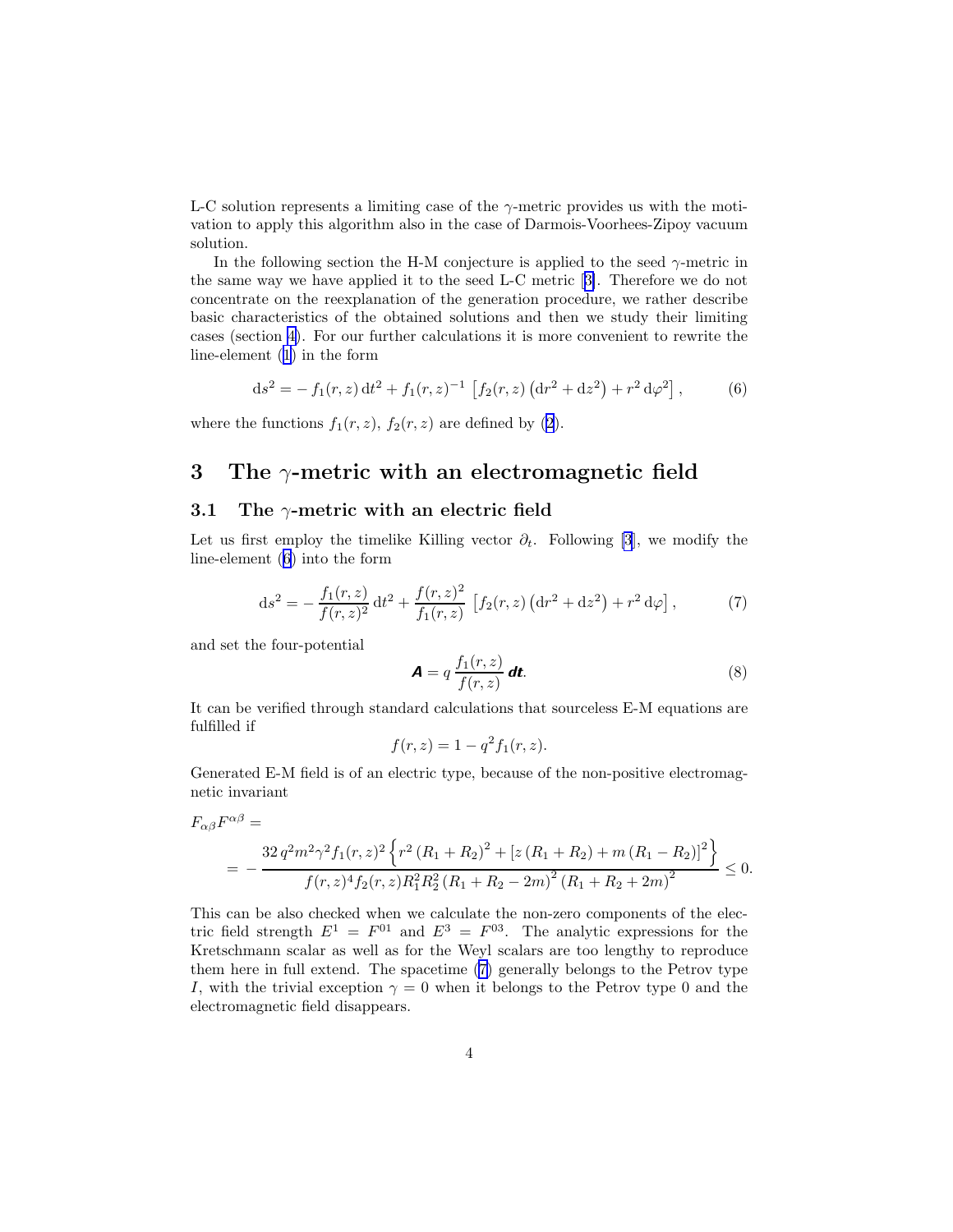<span id="page-4-0"></span>

Figure 1: Newtonian potential  $\phi = \phi(r, z)$  for the "charged"  $\gamma$ -metric solutions with  $m = 2, \gamma = 0.5$ : a) the solution with an electric field,  $q = 1$ ; b) the solution with an electric field,  $q = 2$ ; c) the solution with a magnetic field,  $q = 1$ .

The spacetime ([7\)](#page-3-0) has two curvature singularities. The attractive one is inherited from the seed metric ([1\)](#page-1-0) and its location coincides with the Newtonian source – a massive rod situated along the z-axis symmetrically with respect to the origin. The Kretschmann scalar also blows up to infinity at "points", the coordinates of which satisfy the transcendent equation

$$
f(r,z) = 1 - q^2 f_1(r,z) = 1 - q^2 \left(\frac{R_1 + R_2 - 2m}{R_1 + R_2 + 2m}\right)^{\gamma} = 0.
$$
 (9)

The presence and the "shape" of this latter repulsive curvature singularity can be also illustrated by means of the corresponding generating Newtonian potential extracted from the  $g_{tt}$  component of the metric tensor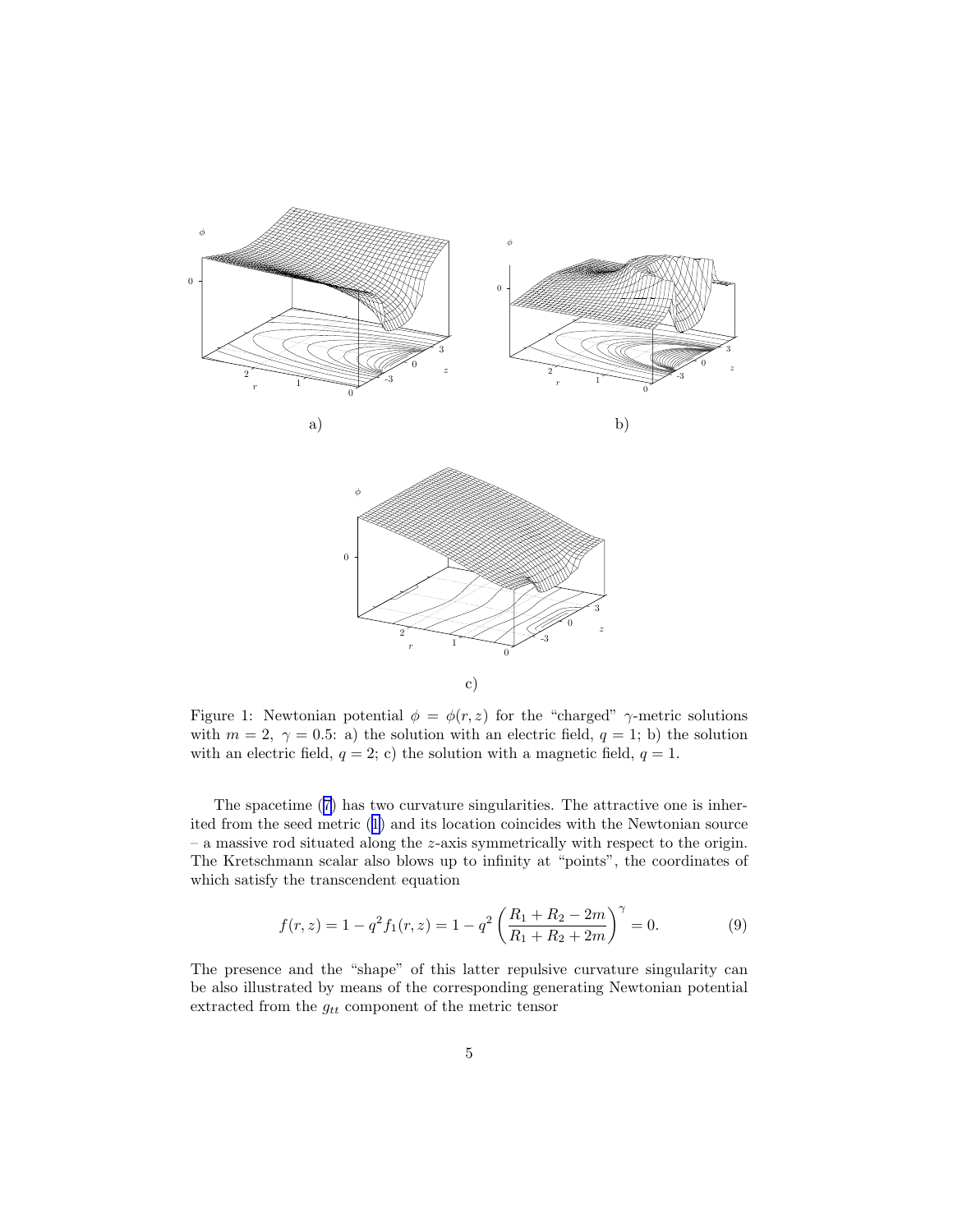$$
\phi = \frac{1}{2} \ln |g_{tt}| = \frac{1}{2} \ln f_1(r, z) - \frac{1}{2} \ln [1 - q^2 f_1(r, z)]^2,
$$

<span id="page-5-0"></span>the dependence of which on the coordinates  $r, z$  together with the equipotential curves are illustrated in figures  $1(a)$ , (b). While for some set of the parameters the condition ([9\)](#page-4-0) cannot hold and the spacetime has only one rod-like singularity at  $z$ -axis as in figure [1\(](#page-4-0)a), in other cases the spacetime is endowed with a singularity surrounding the linear Newtonian source and acting as a repulsing potential barrier in figure [1](#page-4-0)(b). At least part of the electric field could be intuitively connected with the charge distribution along the finite rod, but the physical character of the second singularity present in this solution is not clear. It might seem that the existence of such repulsive singularity excludes any "reasonable" physical interpretation of our solution. On the other hand, as it is shown in section [4](#page-7-0), the metric [\(7](#page-3-0)) includes the Reissner-Nordström solution as its limit. Therefore, the Weyl-Lewis-Papapetrou coordinates are probably not the best suitable coordinates for the study of this "strange" singularity. The existence of circular geodesics is studied in the Appendix.

#### 3.2 The  $\gamma$ -metric with a magnetic field

Next,turn our attention to the Killing vector  $\partial_{\varphi}$ . In accordance with [[3\]](#page-19-0) we assume the line-element

$$
ds^{2} = - f(r,z)^{2} f_{1}(r,z) dt^{2} + + \frac{1}{f_{1}(r,z)} \left[ f(r,z)^{2} f_{2}(r,z) (dr^{2} + dz^{2}) + \frac{r^{2}}{f(r,z)^{2}} d\varphi^{2} \right]
$$
(10)

and four-potential

$$
\mathbf{A} = q \frac{r^2}{f(r, z) f_1(r, z)} d\boldsymbol{\varphi}.
$$
 (11)

One can again verify the validity of sourceless E-M equations and the condition of traceless Einstein tensor. Gradually, we get the result

$$
f(r, z) = 1 + q^2 r^2 / f_1(r, z).
$$

The obtained electromagnetic field is of magnetic type because

$$
F_{\alpha\beta}F^{\alpha\beta} = \frac{32 q^2}{f(r,z)^4 f_2(r,z) R_1^2 R_2^2 (R_1 + R_2 - 2m)^2 (R_1 + R_2 + 2m)^2} \times \left\{ \left[ R_1 R_2 (r^2 + z^2 - m^2) - m\gamma r^2 (R_1 + R_2) \right]^2 + \right. \\ \left. + r^2 m^2 \gamma^2 \left[ R_2 (z - m) + R_1 (z + m) \right]^2 \right\} \ge 0;
$$

both longitudinal and radial components of the magnetic field strength  $B^3 = F^{12}$ ,  $B<sup>1</sup> = F<sup>23</sup>$  are nonzero. The Kretschmann and Weyl scalars are again too lengthy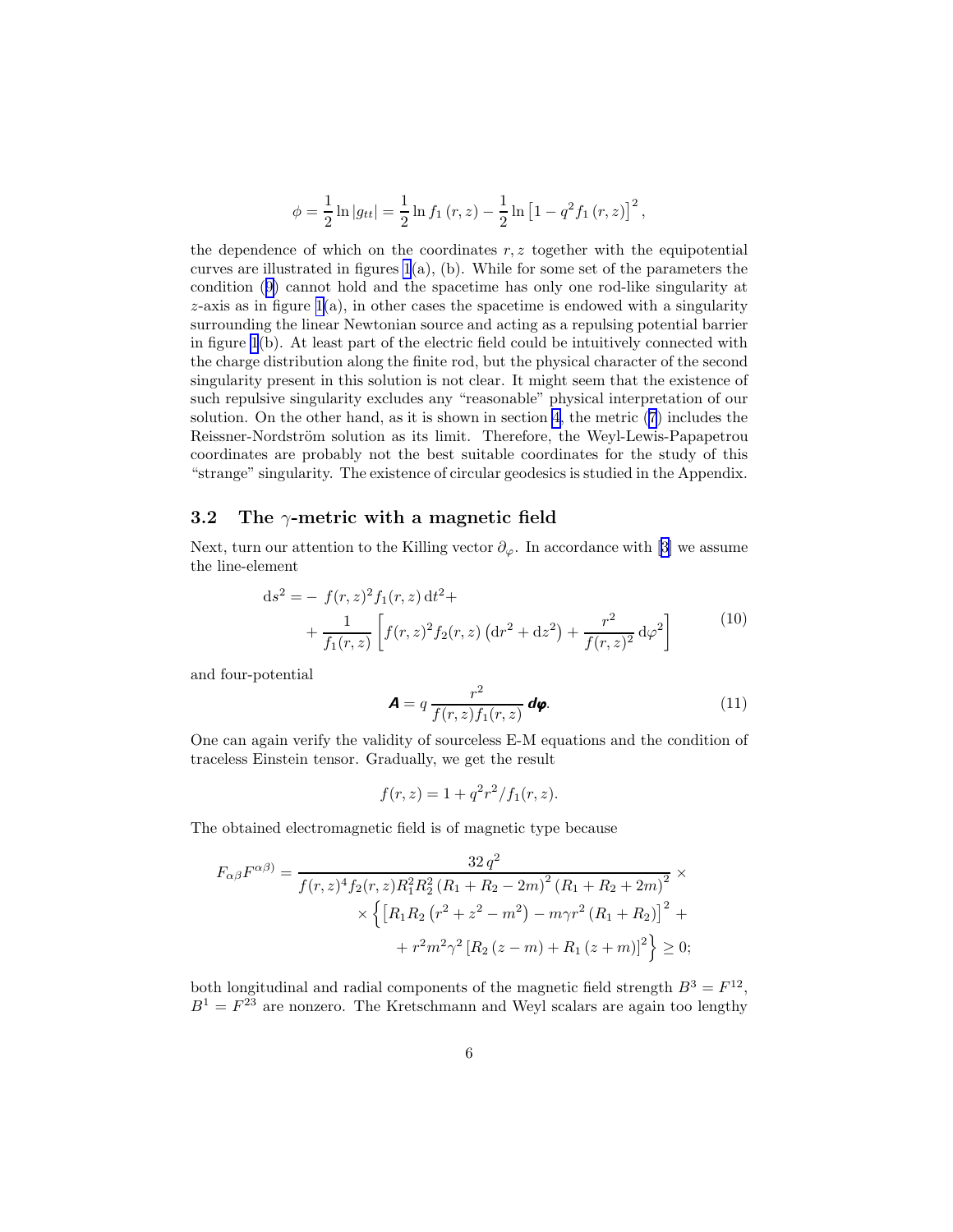<span id="page-6-0"></span>to reproduce them here. Generated E-M field generally belongs to the Petrov type I besides the trivial exception  $\gamma = 0$  in which case we get the Petrov class D.

The solution ([10\)](#page-5-0) can be evidently written in the Weyl form ([1\)](#page-1-0) and thus it can be considered as a spacetime generated by the Newtonian gravitational potential

$$
\phi = \frac{1}{2} \ln |g_{tt}| = \frac{1}{2} \ln f_1(r, z) + \ln \left[ 1 + \frac{q^2 r^2}{f_1(r, z)} \right];
$$

the dependence of  $\phi$  on Weyl coordinates r, z is drawn in figure [1](#page-4-0)(c), from which the presence of rod-like curvature singularity along  $z$ -axis can be deduced. This curvature singularity is, of course, inherited from the seed  $\gamma$ -metric.

#### 3.3 Ernst potentials and dual solutions

The coupled E-M filed equations for any axially symmetric stationary metric

$$
ds^{2} = -F(r, z) \left(dt - \omega_{j} dx^{j}\right)^{2} + F(r, z)^{-1} \left[e^{2\nu} \left(dr^{2} + dz^{2}\right) + r^{2} d\varphi^{2}\right],
$$
 (12)

are often formulated in terms of two complex functions, so called Ernst potentials  $\mathcal{E}$ a  $\Phi$  [[13, 14](#page-20-0)] (an index  $j = 1, 2, 3$  runs over space-like coordinates). As both solutions ([7\)](#page-3-0) and [\(10](#page-5-0)) are static (i.e.  $\omega_j = 0 \,\forall j$ ), in their case the Ernst potentials take a simplified form

$$
\Phi = A_t + i A'_\varphi
$$
  

$$
\mathcal{E} = F(r, z) - |\Phi|^2
$$

where  $A'_{\varphi}$  depends on the vector potential components  $A_t$   $A_{\varphi}$  via equation

$$
\frac{1}{r}F(r,z)\nabla A_{\varphi} = \mathbf{e}_{\varphi} \times \nabla A_{\varphi}'.
$$
\n(13)

Hereafter in this section the differential operators are to be understood as three dimensional operators expressed in cylindrical coordinates in the Euclidean space,  $e_{\varphi}$  is a unit azimuthal vector,  $i = \sqrt{-1}$ . The E-M equations then turn into a pair of complex equations [\[14](#page-20-0)]

$$
\left(\operatorname{Re}\mathcal{E}+|\Phi|^2\right)\Delta\mathcal{E} = \left(\nabla\mathcal{E}+2\Phi^*\nabla\Phi\right)\cdot\nabla\mathcal{E},
$$
\n
$$
\left(\operatorname{Re}\mathcal{E}+|\Phi|^2\right)\Delta\Phi = \left(\nabla\mathcal{E}+2\Phi^*\nabla\Phi\right)\cdot\nabla\Phi.
$$
\n(14)

It is not difficult to verify, that the Ernst equations (14) are fulfilled for the "charged"  $\gamma$ -metrics [\(7](#page-3-0)) and [\(10\)](#page-5-0) when one sets

$$
\Phi = A_t = \frac{q f_1(r, z)}{1 - q^2 f_1(r, z)},
$$
\n
$$
\mathcal{E} = \frac{f_1(r, z)}{\left[1 - q^2 f_1(r, z)\right]^2} - |\Phi|^2 = \frac{1}{q} \Phi.
$$
\n(15)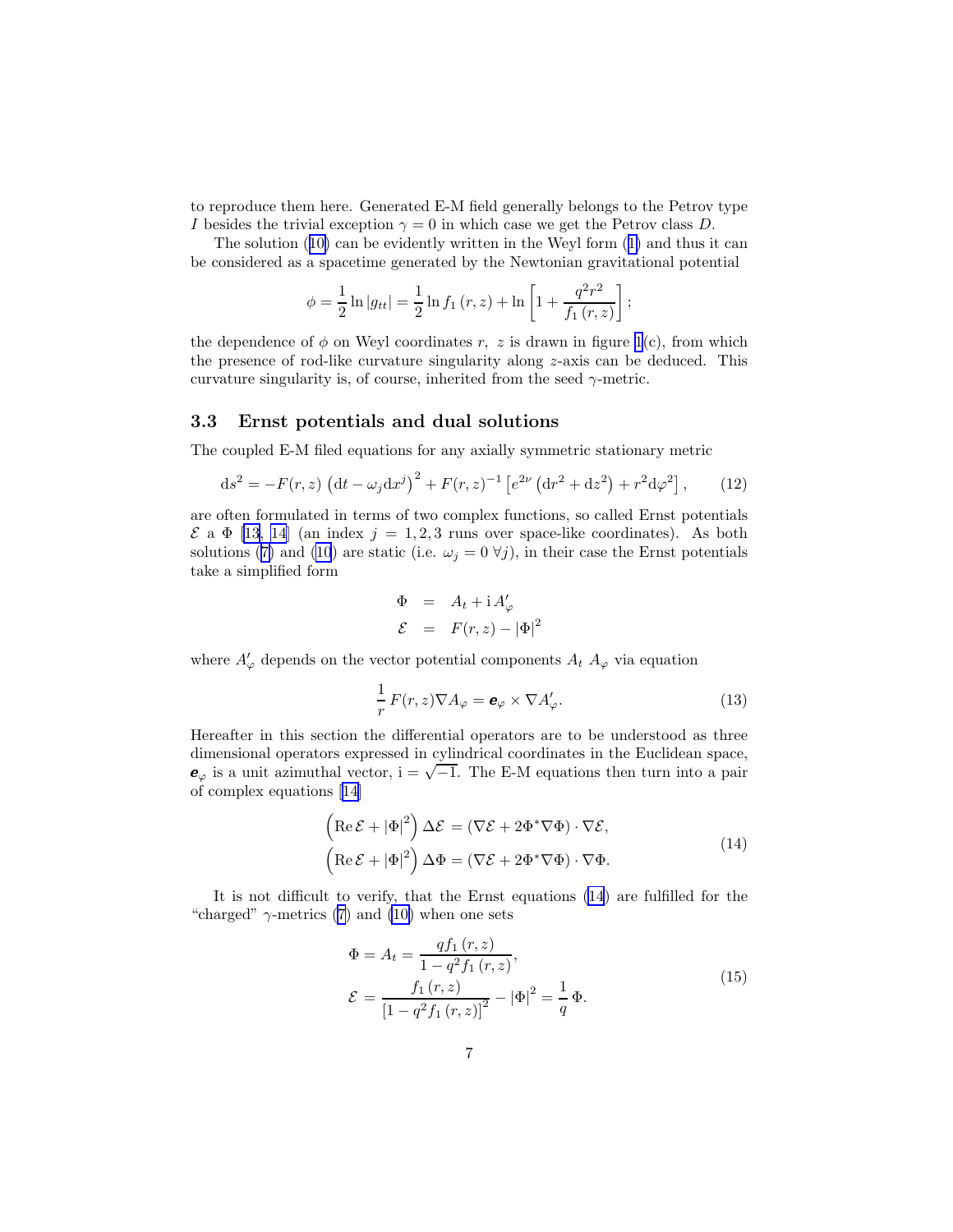<span id="page-7-0"></span>for the  $\gamma$ -metric with an electric field [\(7](#page-3-0)) and

$$
\Phi = iA'_{\varphi}, \qquad A'_{\varphi} = 2qz + q\gamma (R_1 - R_2), \n\mathcal{E} = f_1(r, z) \left[ 1 + \frac{q^2r^2}{f_1(r, z)} \right]^2 - |\Phi|^2.
$$
\n(16)

for the  $\gamma$ -metric with a magnetic field ([10\)](#page-5-0). While in the former case  $\Phi$  is straightforwardly determined by the vector potential [\(8](#page-3-0)), in the latter case one has to solve a pair of coupled partial differential equations to get  $A'_{\varphi}$ ; substituting ([11\)](#page-5-0) into ([13\)](#page-6-0) these equations read as

$$
\frac{\partial A'_{\varphi}}{\partial r} = qr \frac{\partial}{\partial z} [\ln f_1(r, z)], \qquad \frac{\partial A'_{\varphi}}{\partial z} = 2q - qr \frac{\partial}{\partial r} [\ln f_1(r, z)],
$$

Formulating our problem through Ernst potentials  $\mathcal E$  and  $\Phi$  we can easily found all dual solutions, as the duality rotation is represented by the transformation  $\Phi$  - $\Phi$  exp(i $\alpha$ ), where  $\alpha$  is a real constant [\[14](#page-20-0)]. Thus, according to (16) our "magnetic" solution [\(10](#page-5-0)) has a dual electric counterpart the vector potential of which has a nonzero time-like component  $A_t = A'_\varphi = 2qz + q\gamma (R_1 - R_2)$ . Using [\(15\)](#page-6-0), a magnetic solution dual to the metric ([7\)](#page-3-0) then requires  $A'_{\varphi} = A_t = qf_1(r, z) / [1 - q^2 f_1(r, z)].$ Solving a set of equations [\(13](#page-6-0)) for  $A_{\varphi}$  we obtain a vector potential with the only non-zero azimuthal component  $A_{\varphi} = q\gamma (R_1 - R_2)$ . In this sense, our distinguishing of "electric" and "magnetic" solutions of E-M equations is certainly rather conventional: it always depends on the choice of the vector potential.

# 4 Limiting cases

#### 4.1 Vacuum solutions

In the preceding section we have found two classes of E-M fields. It is well known that some vacuum Weyl metrics (e.g. the Curzon metric) represent limiting cases of the Darmois-Voorhees-Zipoy solution [\(2](#page-1-0)). Consequently, we can explore limiting cases of the spacetimes ([7\)](#page-3-0) and [\(10\)](#page-5-0). In their inspiring paper[[5\]](#page-19-0) Herrera et al. presented a fruitful point of view that enables us to systematize the particular cases efficiently. The unifying idea is based on the comparison of the corresponding generating Newtonian potentials of considered Weyl metrics.

The relations among the seed vacuum spacetimes are illustrated in figure [2.](#page-8-0) All these vacuum spacetimes represent axisymmetric solutions of Einstein's equations or they can be brought into the Weyl form [\(1](#page-1-0)) via a suitable transformation. In the limiting diagram [2](#page-8-0) there are two qualitatively different types of limits. The first one represents a usual limit, when we set a particular value to some metric parameter (or parameters); as an example we can take the Minkowski limit of the  $\gamma$ -metric ([6\)](#page-3-0) for  $\gamma = 0$ . The second type of limits (denoted by the abbreviation "loc." in the diagram) is achieved through the Cartan scalars[[5\]](#page-19-0). Thus, such limit does not treat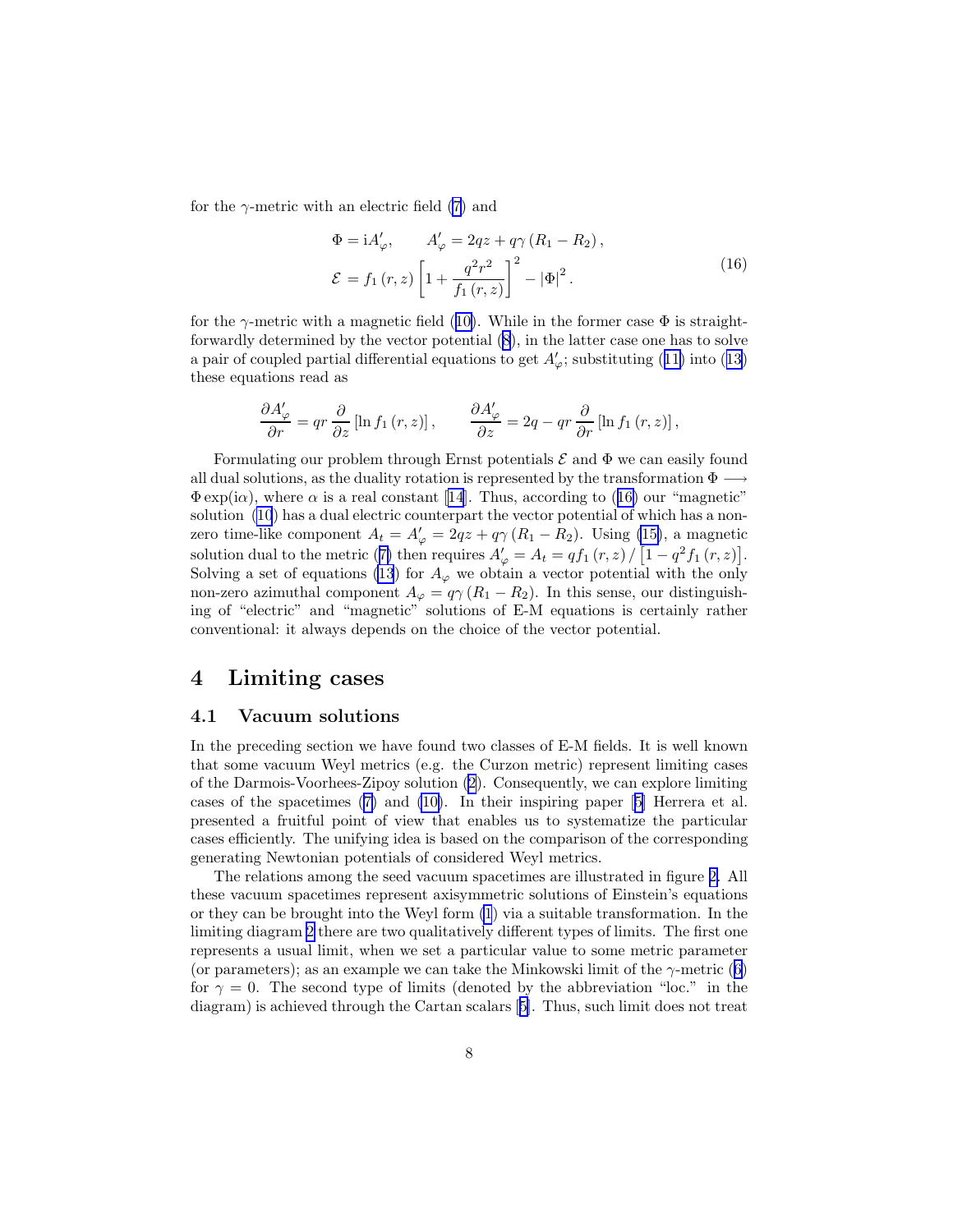<span id="page-8-0"></span>

Figure 2: Limiting diagram for the seed vacuum metrics from which E-M fields can be generated through the H-M conjecture (the diagram is a generalization of the similar one presented by Herrera et al. [\[5](#page-19-0)])

.

global properties such as topological defects. To be concrete, setting  $\sigma = 0$  in the line-element of the L-C metric [\(5](#page-2-0)), we come to the Minkowski metric in cylindrical coordinates, but the conical singularity described by the parameter C survives. Therefore, the obtained limit globally differs from the Minkowski spacetime.

The choice of a coordinates in the limiting diagram follows Herrera et al. [\[5](#page-19-0)], i.e. the Weyl-Lewis-Papapetrou cylindrical coordinates of the L-C solution [\(5](#page-2-0)) are introduced. The coordinates in which the  $\gamma$ -metric takes the form ([6\)](#page-3-0) are just rescaled L-C coordinates with scaling ratios explicitly given in [\[5](#page-19-0)]. Working with the L-C cylindrical coordinates, it seems most convenient to express the parameters of other spacetimes through the parameter  $\sigma$  of the L-C solution [\(5](#page-2-0)); the relations given in the lower part of figure 2 are also derived in [\[5](#page-19-0)].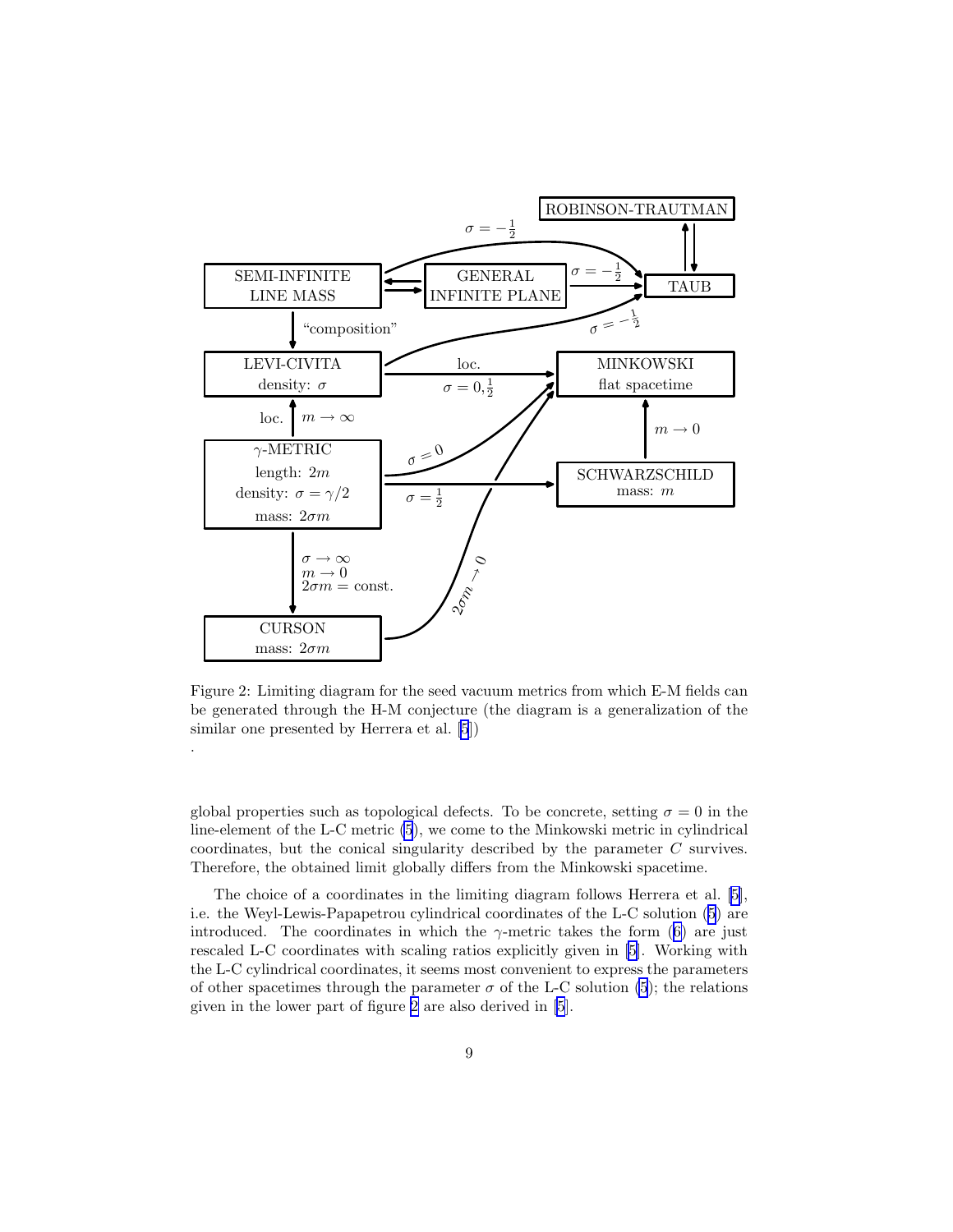<span id="page-9-0"></span>While relativistic limits sometimes require rather tedious calculations, the relations among considered spacetimes become quite transparent when we think about their generating Newtonian potentials. Thus, the relations among the limits of the  $\gamma$ -metric provide a supporting argument for the interpretation of the studied spacetimes according to the corresponding Newtonian gravitational fields though e.g. in the case of L-C solution [\(5](#page-2-0)) such interpretation is acceptable only for a limited range of the linear density parameter  $\sigma$  [[15\]](#page-20-0).

In that sense, starting from the  $\gamma$ -metric [\(6](#page-3-0)), the Newtonian image of which is a field of a finite rod laid along the z-axis, and prolonging the rod at both ends to  $-\infty$  and  $+\infty$ , i.e. mathematically in the limit  $m \to \infty$ , we get a Newtonian field of an infinite line-mass, the Newtonian analogy of the L-C solution [\(5](#page-2-0)). If, on the contrary, one contracts the length of the rod to zero at the same time keeping its mass  $M = 2\sigma m = \gamma m$  finite we obtain the Curzon metric, another Weyl metric ([1\)](#page-1-0) withfunctions  $\mu$  and  $\nu$  in the form [[4\]](#page-19-0)

$$
\mu(r,z) = -\frac{M}{R}, \quad \nu(r,z) = -\frac{M^2r^2}{2R^4}, \quad R = \sqrt{r^2 + z^2}.
$$
 (17)

Its generating Newtonian potential  $\phi \equiv \mu(r, z)$  describes the gravitational field of a spherical particle. The Curzon metric is again endowed with a directional singularity and for a distant observer it looks like a gravitational fields of a point particle with multipoles on it [\[4](#page-19-0)] (let us remind that this vacuum solution can also arise as a gravitational field of counter-rotating relativistic discs[[6, 7](#page-19-0)]). Another limit of the  $\gamma$ -metric for  $\gamma = 1$  is the well-known Schwarzschild spacetime, as it has been already mentioned in section [2.](#page-1-0) The  $\gamma$ -metric, the Curzon metric as well as the Schwarzschild solution reduce to the Minkowski spacetime when the mass of their source falls down to zero.

Let us concentrate on the upper part of the diagram which includes the seed vacuum solutions studied thoroughly by Bonnor who has also found most of the corresponding coordinate transformations[[4,](#page-19-0) [15, 16](#page-20-0)]. An infinite linear source, the Newtonian image of the vacuum L-C solution ([5\)](#page-2-0), can be considered as a "composition" of two semi-infinite linear sources, each of which generates the Weyl metric

$$
ds^{2} = -X^{2\sigma}dt^{2} + X^{-2\sigma} \left[ \left( \frac{X}{2R} \right)^{4\sigma^{2}} (dr^{2} + dz^{2}) + r^{2} d\varphi^{2} \right],
$$
  
\n
$$
X = R + \epsilon(z - z_{1}), \qquad R = \sqrt{r^{2} + (z - z_{1})^{2}},
$$
\n(18)

The source of the generating Newtonian potential, a semi-infinite line-mass with linear density  $\sigma$  is again located along the z-axis either from  $z_1$  to  $\infty$  ( $\epsilon = -1$ ) or from  $-\infty$  to  $z_1$  ( $\epsilon = 1$ ). As it has been pointed by Bonnor [\[4](#page-19-0), [15\]](#page-20-0), the solution (18) is isometric with a solution for a non-uniform infinite plane

$$
ds^{2} = -Z^{4\sigma}dt^{2} + \varrho^{2}Z^{2-4\sigma}d\varphi^{2} + Z^{8\sigma^{2}-4\sigma} (Z^{2} + \varrho^{2})^{1-4\sigma^{2}} (d\varrho^{2} + dZ^{2});
$$
 (19)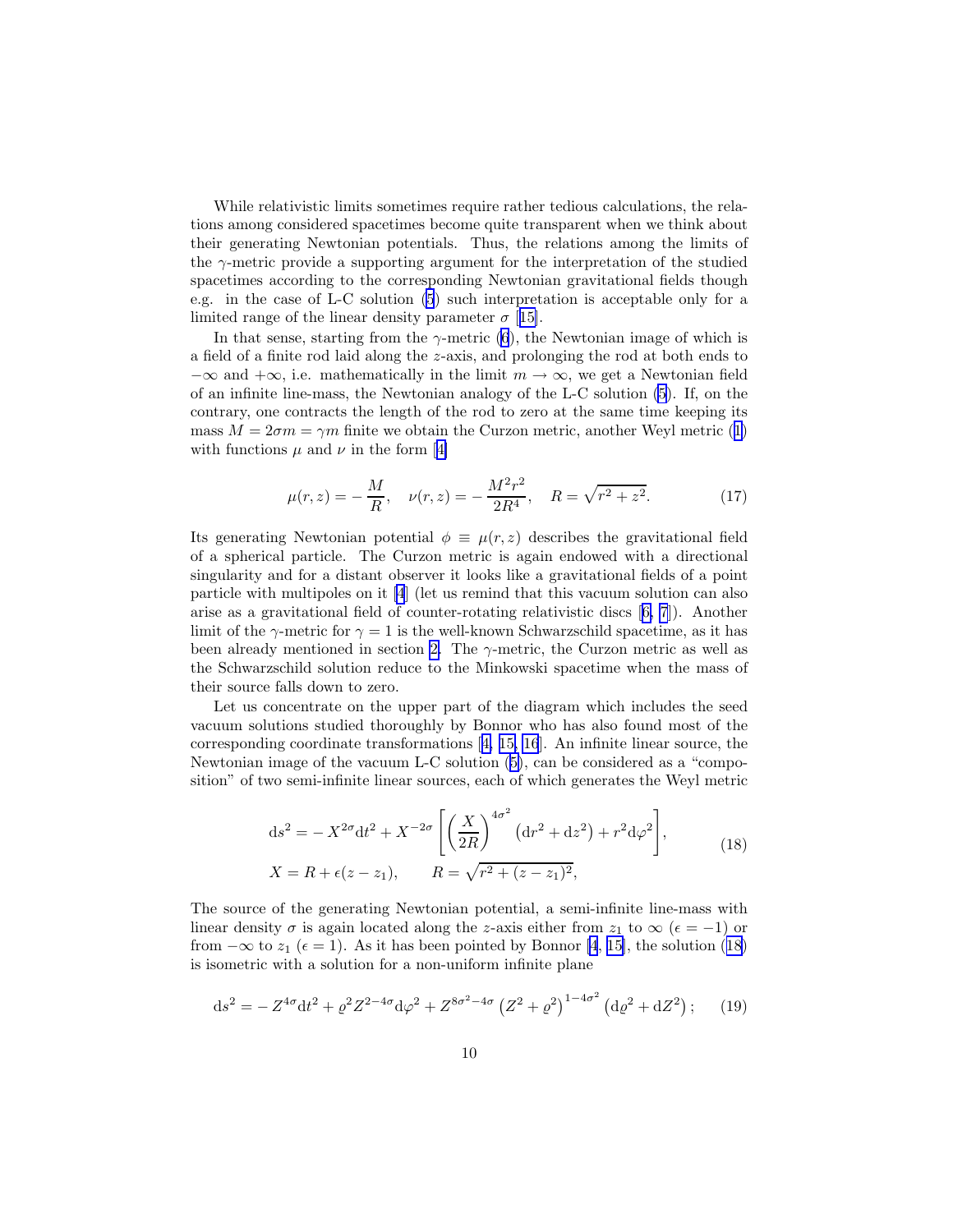the corresponding coordinate transformation [\[4](#page-19-0), [15\]](#page-20-0) maps [\(18](#page-9-0)) into the half-space  $Z > 0$ . In the particular case  $\sigma = -1/2$  all the solutions ([5\)](#page-2-0), ([18\)](#page-9-0), [\(19](#page-9-0)) are isometric with the Taub metric

$$
ds^{2} = \frac{1}{\sqrt{\xi}} \left( -d\tau^{2} + d\xi^{2} \right) + \xi \left( dx^{2} + dy^{2} \right),
$$
 (20)

thegeneral plane symmetric solution  $[4, 16]$  $[4, 16]$  $[4, 16]$  $[4, 16]$  $[4, 16]$ . Moreover, the metric  $(20)$  can be further transformed into[[16\]](#page-20-0)

$$
ds^{2} = -\frac{2\alpha}{p} d\eta^{2} - 2 dp d\eta + p^{2} (dx^{2} + dy^{2}), \qquad \alpha = \text{const.}, \qquad (21)
$$

a particular case of radiative vacuum solutions discovered by Robinson and Trautman in 1962. The metric (21) is usually interpreted as a gravitational field of a particle on a null line (properties of Robinson-Trautman's solutions are summarized e.g. in [\[6](#page-19-0)] with rather skeptic conclusion about the cosmological and astrophysical relevance of these solutions). This ambiguity illustrates the difficulty in physical interpretation of the seed spacetimes listed in figure [2](#page-8-0) and consequently, the problems with the interpretation of our generated E-M fields.

The lower part of the figure [2](#page-8-0) has been described by Herrera at al.[[5\]](#page-19-0). We do not intend to concentrate on the exploration of these limits and coordinate transformations. From our point of view all the vacuum spacetimes in the limiting diagram are interesting from another reason: we have managed to apply the generalized H-M conjecture to all these seed metrics successfully and so we have obtained several classes of E-M fields. The existence of the limits and coordinate transformations ex post justifies the application of the H-M conjecture to all these vacuum spacetimes according to the algorithmic scheme formulated in[[3\]](#page-19-0). Some of the obtained limiting E-M fields have been found before by other authors while the others are new at least in Weyl cylindrical coordinates. The limiting diagram enables us to systematize our earlier results because some known E-M fields may be considered as special cases of the metrics ([7\)](#page-3-0) or [\(10](#page-5-0)).

The rest of this section is devoted to a brief survey of E-M fields generated from the seed metrics in the limiting diagram. As the method through which the E-M solutions were found was described in [\[3](#page-19-0)] and demonstrated in section [3](#page-3-0), we just list the line-elements  $ds^2$ , vector potentials **A**, Petrov types and – in case of already known solutions – relevant references. Validity of both Einstein and sourceless Maxwell's equations can be easily checked by means of a suitable computer algebra program.

#### 4.2 E-M fields of Curzon's type

Evidently, one obtains these limits from equations ([7\)](#page-3-0), ([10\)](#page-5-0) when redefining the functions  $f_1(r, z)$  and  $f_2(r, z)$  according to relations [\(17](#page-9-0)).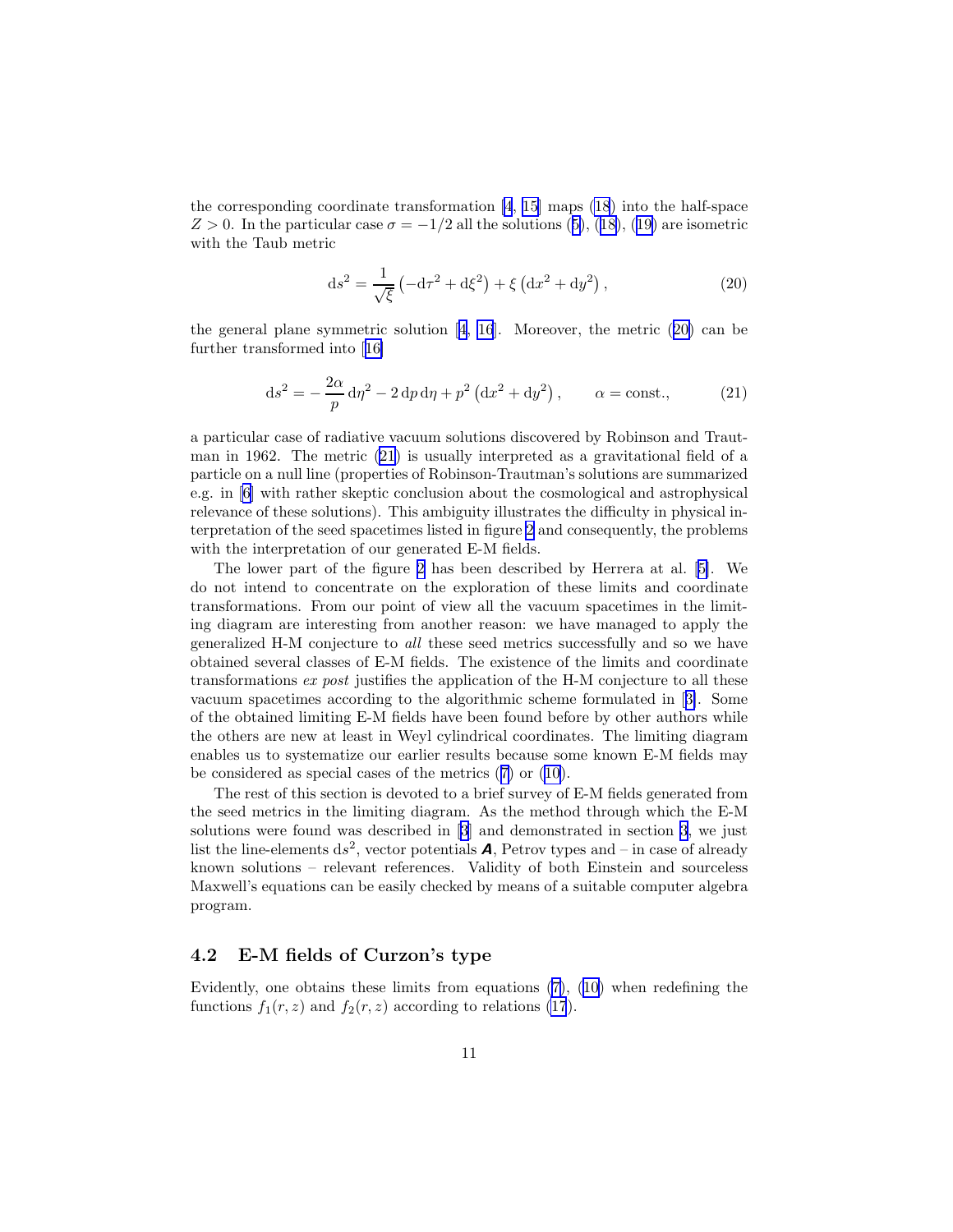<span id="page-11-0"></span>a) The Curzon solution with an electric field

It represents a limit of the solution [\(7](#page-3-0)) and its line element has the form ([1\)](#page-1-0) with

$$
f_1(r, z) = \exp\left(-\frac{2M}{R}\right), f_2(r, z) = \exp\left(-\frac{M^2r^2}{R^4}\right), f(r, z) = 1 - q^2 \exp\left(-\frac{2M}{R}\right).
$$

and the vector potential ([8\)](#page-3-0) reduces into

$$
\mathbf{A}=q\,\frac{1}{\exp\left(\,2M/R\right)-q^2}\,\mathbf{dt}.
$$

b) The Curzon solution with a magnetic field

Similarly, this limit of the solution ([10\)](#page-5-0) again represents the Weyl metric ([1\)](#page-1-0) with the choice

$$
f_1(r, z) = \exp\left(-\frac{2M}{R}\right), \quad f_2(r, z) = \exp\left(-\frac{M^2r^2}{R^4}\right),
$$

$$
f(r, z) = 1 + q^2r^2\exp\left(\frac{2M}{R}\right), \quad \mathbf{A} = q\frac{r^2}{\exp\left(-2M/R\right) + r^2q^2}\mathbf{d}\mathbf{\varphi}.
$$

### 4.3 E-M fields of Levi-Civita's type

Next two solutions has been found in[[3](#page-19-0)]. In the context of this paper and especially of the limiting diagram in figure [2](#page-8-0) they can be considered as limits of the metrics ([7\)](#page-3-0) [\(10](#page-5-0)) when one extends  $m \to \infty$  keeping  $\sigma = \gamma/2$  constant.

a) The L-C solution with a radial electric field

This E-M field represents a limit of [\(7](#page-3-0)), its line element and fourpotential read as

$$
ds^{2} = -\frac{r^{4\sigma}}{f(r)^{2}}dt^{2} + f(r)^{2}r^{4\sigma(2\sigma-1)} \left[ dr^{2} + dz^{2} \right] + f(r)^{2}C^{-2}r^{2-4\sigma}d\varphi^{2},
$$
  
\n
$$
f(r) = 1 - q^{2}r^{4\sigma}, \quad \mathbf{A} = -\frac{qr^{4\sigma}}{f(r)}dt.
$$
\n(22)

The metric (22) represents a special case of the general class of cylindrically symmetricsolution with radial electric field given in  $[1]$  $[1]$ ,  $\S 20.2$ , equation 20.9c. The line-element of this general class has the form

$$
ds^{2} = \rho^{2m^{2}} G^{2} (d\rho^{2} + dz^{2}) + \rho^{2} G^{2} d\varphi^{2} - G^{-2} dt^{2},
$$

where  $G = C_1 \rho^m + C_2 \rho^{-m}$  and  $C_1, C_2, m$  are real constants. The solution (22) belongs generally to the Petrov type I, for  $\sigma = \pm 1/2$  to the Petrov type D, for  $\sigma = 0$  the spacetime becomes flat (Petrov type 0).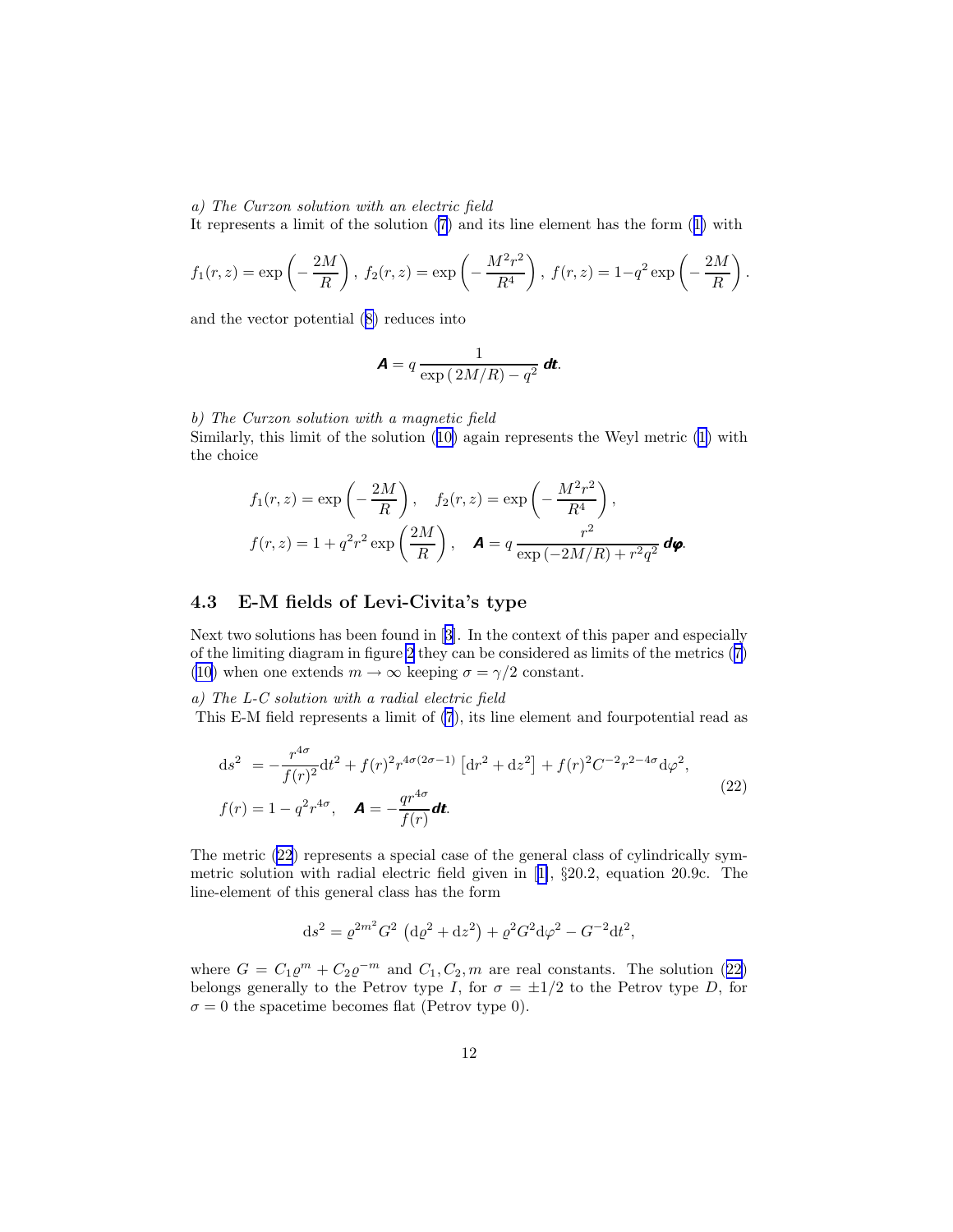<span id="page-12-0"></span>b) The L-C solution with a longitudinal magnetic field Similarly, the limit of the metric [\(10](#page-5-0)) takes the form

$$
ds^{2} = -f(r)^{2}r^{4\sigma}dt^{2} + f(r)^{2}r^{4\sigma(2\sigma-1)}\left[dr^{2} + dz^{2}\right] + \frac{r^{2-4\sigma}}{f(r)^{2}C^{2}}d\varphi^{2}.
$$
  

$$
f(r) = 1 + \frac{q^{2}}{C^{2}}r^{2(1-2\sigma)}, \qquad \mathbf{A} = \frac{qr^{2(1-2\sigma)}}{C^{2}f(r)}d\varphi.
$$
 (23)

Submitting the metric (23) to the coordinate transformation

$$
\varrho = r^{(2\sigma - 1)^2}, \quad m = \frac{1}{2\sigma - 1},\tag{24}
$$

one can show that the the solution (23) belongs to the class of the general static cylindrically symmetric solution with longitudinal magnetic field[[1\]](#page-19-0), §20.2, equation 20.9b

$$
ds^{2} = \rho^{2m^{2}} G^{2} (d\rho^{2} - dt^{2}) + G^{-2} d\varphi^{2} + \rho^{2} G^{2} dz^{2},
$$

where  $G = C_1 \varrho^m + C_2 \varrho^{-m}$  and  $C_1, C_2, m$  are real constants. The spacetime (23) belongs to the Petrov type I, for  $\sigma = 0, 1$  to the type D and for  $\sigma = 1/2$  it becomes flat. In the case  $\sigma = 0$  the metric is equivalent to the Bonnor-Melvin universe ([35\)](#page-16-0) (see also subsection [4.9](#page-16-0)).

### 4.4 E-M fields of Taub's type

As it is apparent from the limiting diagram, these solutions are just the space-times ([22\)](#page-11-0) and (23) in different coordinates for a particular case  $\sigma = -1/2$ . To simplify analytic expressions a new parameter  $Q$  characterizing the strength of E-M field is introduced below. It differs from the parameter  $q$  used above (namely in [\(22](#page-11-0)) and (23)) only by some multiplicative constant, the coordinate transformation can be found in[[16\]](#page-20-0).

a) The Taub solution with an electric field.

The L-C solution with radial electric field ([22\)](#page-11-0) with  $\sigma = -1/2$  transforms into the one-parameter class of solutions

$$
ds^{2} = -\frac{d\tau^{2}}{\sqrt{\xi} \left(1 - \frac{Q^{2}}{\sqrt{\xi}}\right)^{2}} + \left(1 - \frac{Q^{2}}{\sqrt{\xi}}\right)^{2} \left[\frac{d\xi^{2}}{\sqrt{\xi}} + \xi \left(dx^{2} + dy^{2}\right)\right]
$$
  

$$
\mathbf{A} = -\frac{Q}{\sqrt{\xi} \left(1 - \frac{Q^{2}}{\sqrt{\xi}}\right)} d\tau, \quad Q = 2^{-2/3} q;
$$
\n(25)

belonging to the Petrov type D.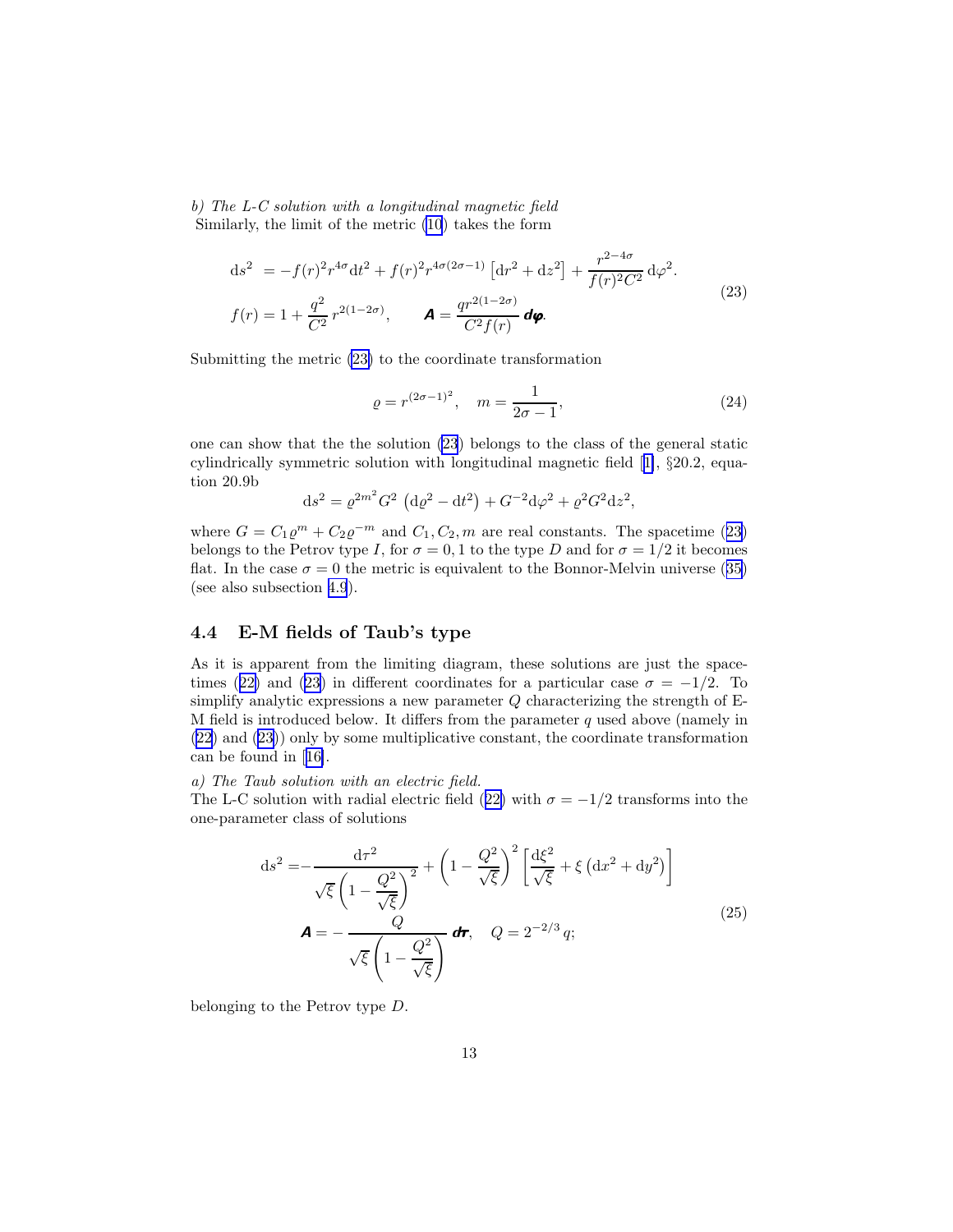#### <span id="page-13-0"></span>b) The Taub solution with a magnetic field.

Analogously, the L-C solution with longitudinal magnetic field [\(23](#page-12-0)) with  $\sigma = -1/2$ transforms into the one parameter class

$$
ds^{2} = (1 + Q^{2}\xi)^{2} \left[ \frac{1}{\sqrt{\xi}} \left( -d\tau^{2} + d\xi^{2} \right) + \xi \, dy^{2} \right] + \frac{\xi \, dx^{2}}{(1 + Q^{2}\xi)^{2}}
$$
\n
$$
\mathbf{A} = \frac{Q \, \xi}{1 + Q^{2}\xi} \, \mathbf{dx}, \quad Q = 2^{4/3} \, q; \tag{26}
$$

belonging to the Petrov type I.

### 4.5 E-M fields of Robinson-Trautman's type

Next two one-parameter classes again do not represent new solution as they can be obtained from the metrics of the Levi-Civita's type [\(22](#page-11-0)), [\(23](#page-12-0)) setting  $\sigma = -1/2$ . For the sake of simplicity a new rescaled constant parameter  $Q$  for the strength of the E-M field is again introduced as in the preceding subsection.

a) The Robinson-Trautman subclass with an electric field.

Submitting the L-C solution with a radial electric field [\(22](#page-11-0)) to the Bonnor's transformation[[16\]](#page-20-0), one obtains the metric

$$
ds^{2} = -\frac{2\alpha}{pf(p)^{2}} d\eta^{2} - \frac{2}{f(p)^{2}} dp d\eta + p^{2} f(p)^{2} (dx^{2} + dy^{2}) +
$$
  
+ 
$$
\frac{dp^{2}}{f(p)^{2}} \left[ Q^{2} \left( \frac{2}{\alpha} \right)^{2/3} + \frac{3}{2} \frac{Q^{4}}{p} \left( \frac{2}{\alpha} \right)^{1/3} - \frac{Q^{6}}{p^{2}} + \frac{Q^{8}}{8p^{3}} (2\alpha)^{1/3} \right]
$$
  

$$
f(p) = 1 + Q^{2} \left( \frac{\alpha}{2} \right)^{1/3} \frac{1}{p}, \quad \mathbf{A} = -\frac{Q}{(4\alpha)^{1/3} f(p)} (2\alpha d\eta + p d\mathbf{p}), \quad Q = q
$$
(27)

belonging to the Petrov type D.

b) The Robinson-Trautman subclass with a magnetic field.

Similarly, the L-C solution with a longitudinal magnetic field [\(23](#page-12-0)) is equivalent to the Petrov class I metric

$$
ds^{2} = -\frac{2\alpha}{p} f(p)^{2} d\eta^{2} - 2f(p)^{2} dp d\eta + p^{2} \left[ \frac{dx^{2}}{f(p)^{2}} + f(p)^{2} dy^{2} \right]
$$
  

$$
f(p) = 1 + Q^{2} p^{2}, \quad \mathbf{A} = \frac{Qp^{2}}{f(p)} d\mathbf{x}, \quad Q = \left(\frac{2}{\alpha}\right)^{1/3} \frac{q}{C}.
$$
 (28)

#### 4.6 General plane solution with an electromagnetic field

The vacuum solution [\(19](#page-9-0)) representing a non-uniform infinite plane [\[4](#page-19-0)] has not been proved to be a limiting case either of the  $\gamma$ -metric ([6\)](#page-3-0) nor the L-C solution [\(5](#page-2-0)). Nevertheless, the H-M conjecture can be successfully applied to [\(19](#page-9-0)) in the simplified way described in [\[3](#page-19-0)] and provides following E-M fields.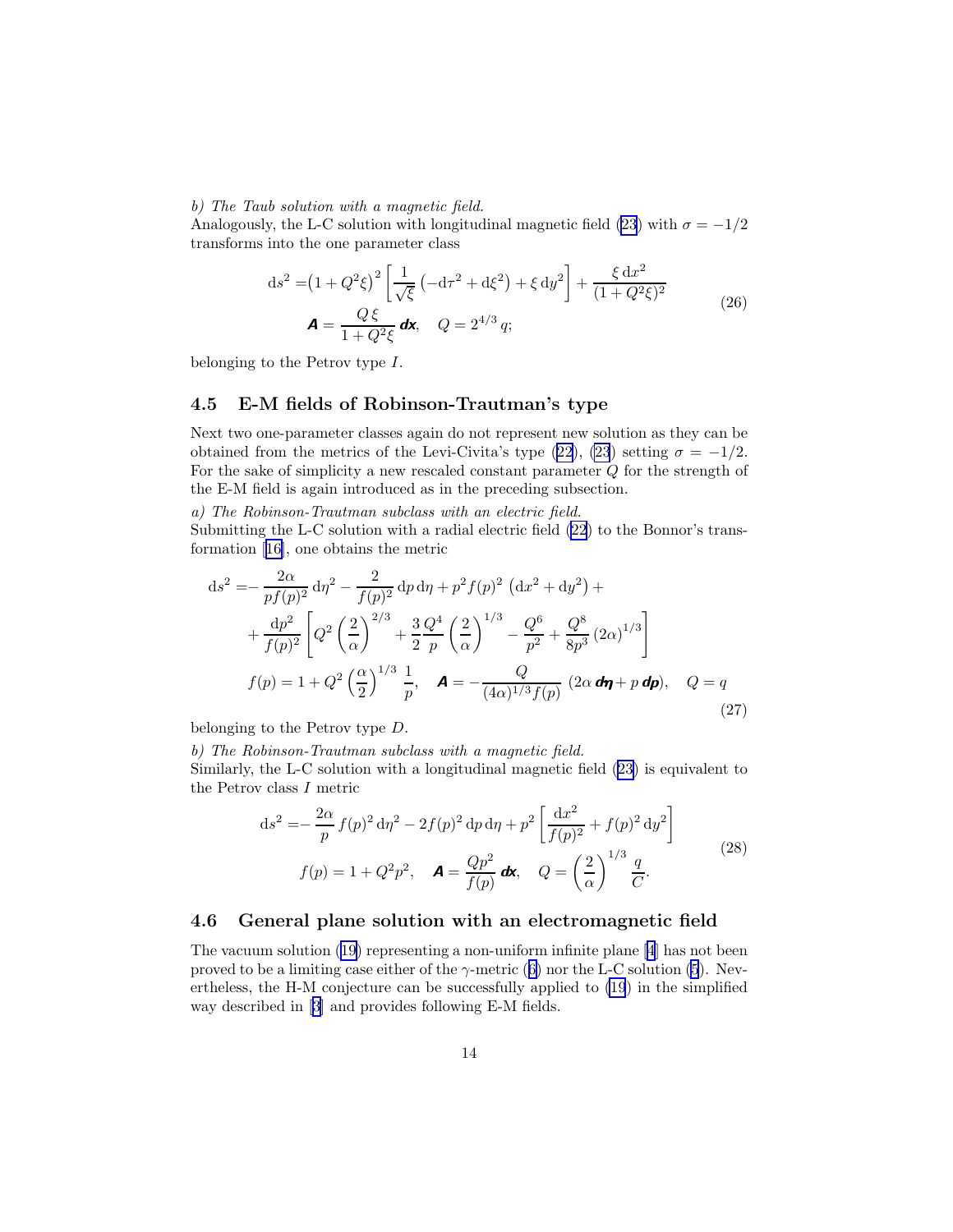#### a) An infinite plane with an electric field.

Employing the timelike Killing vector  $\partial_t$  of the seed metric ([19\)](#page-9-0), the application of the H-M conjecture leads to the metric

$$
ds^{2} = f(Z)^{2} \left[ \varrho^{2} Z^{2-4\sigma} d\varphi^{2} + Z^{8\sigma^{2}-4\sigma} \left( Z^{2} + \varrho^{2} \right)^{1-4\sigma^{2}} \left( d\varrho^{2} + dZ^{2} \right) \right] -
$$
  
 
$$
- \frac{Z^{4\sigma}}{f(Z)^{2}} dt^{2}, \quad f(Z) = 1 - q^{2} Z^{4\sigma}, \quad \mathbf{A} = \frac{q Z^{4\sigma}}{f(Z)} dt.
$$
 (29)

This solution belongs generally to the Petrov type I, for  $\sigma = \pm 1/2$  it reduces to the type D and for  $\sigma = 0$  we get the Petrov type 0.

#### b) An infinite plane with a magnetic field.

Starting from the second Killing vector of the seed vacuum solution [\(19](#page-9-0))  $\partial_{\varphi}$ , we come to the spacetime

$$
ds^{2} = - Z^{4\sigma} f(Z, \rho)^{2} dt^{2} + \frac{\rho^{2} Z^{2-4\sigma}}{f(Z, \rho)^{2}} d\varphi^{2} +
$$
  
+  $f(Z, \rho)^{2} Z^{8\sigma^{2}-4\sigma} (Z^{2} + \rho^{2})^{1-4\sigma^{2}} (d\rho^{2} + dZ^{2}),$  (30)  
 $f(Z, \rho) = 1 + q^{2} \rho^{2} Z^{2-4\sigma}, \quad \mathbf{A} = \frac{q \rho^{2} Z^{2-4\sigma}}{f(Z, \rho)} d\mathbf{\varphi},$ 

which generally belongs to the Petrov type I, for particular values  $\sigma = 0, 1/2, 1$  to the Petrov type D.

#### 4.7 Semi-infinite line-mass with an electromagnetic field

The vacuum solution [\(18](#page-9-0)) is isometric with the metric ([19\)](#page-9-0) [\[4](#page-19-0)]. Thus, transforming the metrics (29), (30) we straightforwardly obtain the following E-M fields.

a) Semi-infinite linear source with an electric field. The class of E-M fields (29) transforms into

$$
ds^{2} = -\frac{X^{2\sigma}}{f(z,r)^{2}} dt^{2} + f(z,r)^{2} X^{-2\sigma} \left[ \left( \frac{X}{2R} \right)^{4\sigma^{2}} (dr^{2} + dz^{2}) + r^{2} d\varphi^{2} \right],
$$
  

$$
f(z,r) = 1 - q^{2} X^{2\sigma}, \quad \mathbf{A} = \frac{qX^{2\sigma}}{f(z,r)} d\mathbf{t}.
$$
 (31)

b) Semi-infinite linear source with a magnetic field Analogously, transforming the metric (30), we come to the magneto-vacuum E-M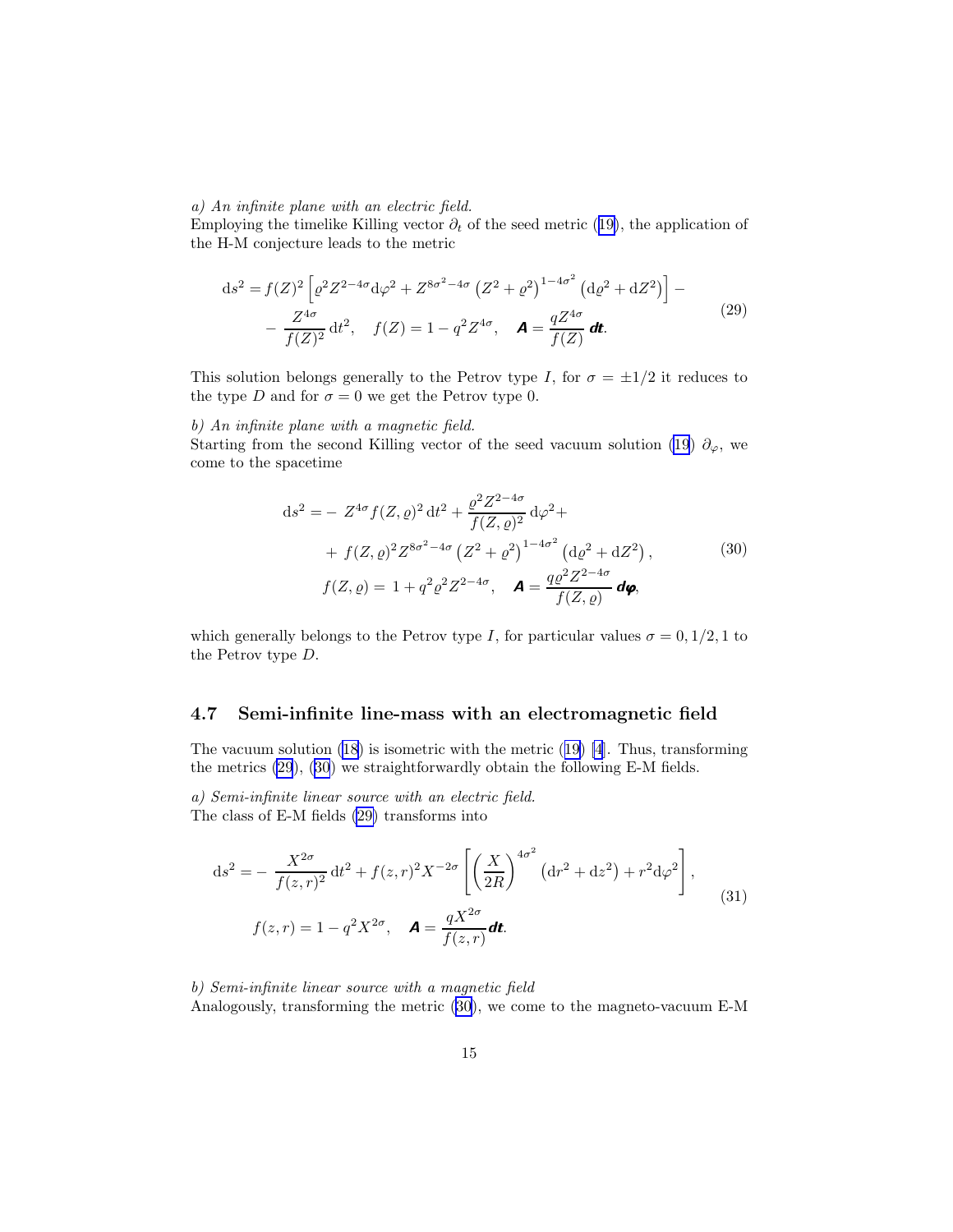<span id="page-15-0"></span>field

$$
ds^{2} = - f(z,r)^{2} \left[ X^{2\sigma} dt^{2} + X^{-2\sigma} \left( \frac{X}{2R} \right)^{4\sigma^{2}} (dr^{2} + dz^{2}) \right] + \frac{r^{2}}{X^{2\sigma} f(z,r)^{2}} d\varphi^{2},
$$
  

$$
f(z,r) = 1 + q^{2} r^{2} X^{-2\sigma}, \quad \mathbf{A} = \frac{qr^{2} X^{-2\sigma}}{f(z,r)} d\varphi.
$$
 (32)

The Petrov types are, of course, the same as in subsection [4.6](#page-13-0).

### 4.8 E-M fields of Schwarzschild's type

We obtain these limits of both the solutions ([7\)](#page-3-0) and ([10](#page-5-0)) straightforwardly setting  $\gamma = 1$  (i.e.  $\sigma = 1/2$ ) and introducing Erez-Rosen coordinates [\(4](#page-2-0)). a) The Schwarzschild metric with a radial electric field. Under above specified conditions the metric ([7\)](#page-3-0) reduces to

$$
ds^{2} = -\frac{(1 - 2m/\rho)}{(1 - q^{2} + 2q^{2}m/\rho)^{2}} dt^{2} + (1 - q^{2} + 2q^{2}m/\rho)^{2} \left[ \frac{d\rho^{2}}{1 - 2m/\rho} + \rho^{2} (d\vartheta^{2} + \sin^{2}\vartheta d\varphi^{2}) \right]
$$
\n(33)

and the vector potential ([8\)](#page-3-0) to

$$
\mathbf{A}=q\frac{(1-2m/\varrho)}{1-q^2+2q^2m/\varrho}\,\mathbf{dt}.
$$

Introducing a new radial coordinate  $R = \varrho \left( 1 - q^2 + 2q^2 m / \varrho \right)$  and rescaling the time coordinate  $\tau = t/(1 - q^2)$ , we come to a familiar Reissner-Nordström solution, whichhas been explored in connection with the H-M conjecture in [[2\]](#page-19-0). The mass of the Reissner-Nordstöm source  $M$  as well as its electric charge  $Q$  depend both on  $m$  and  $q$ 

$$
M = m\left(1 + q^2\right), \quad Q = 2mq;
$$

the vector potential then takes the form

$$
\mathbf{A}=q\left(1-\frac{2m}{R}\right)\,\mathbf{d}\boldsymbol{\tau}.
$$

Evidently, in the vacuum case  $q \to 0$  one gets the Schwarzschild solution as  $M \to m$ and  $Q \to 0$  and  $R \to \varrho$ .

b) The Schwarzschild metric with a magnetic field. Analogously, the metric ([10](#page-5-0)) reduces to

$$
ds^{2} = \left(1 + q^{2}\rho^{2}\sin^{2}\theta\right)^{2} \left[-\left(1 - \frac{2m}{\rho}\right) dt^{2} + \frac{dr^{2}}{1 - 2m/\rho} + \rho^{2}d\theta^{2}\right] + \frac{\rho^{2}\sin^{2}\theta}{\left(1 + q^{2}\rho^{2}\sin^{2}\theta\right)^{2}} d\varphi^{2}
$$
\n(34)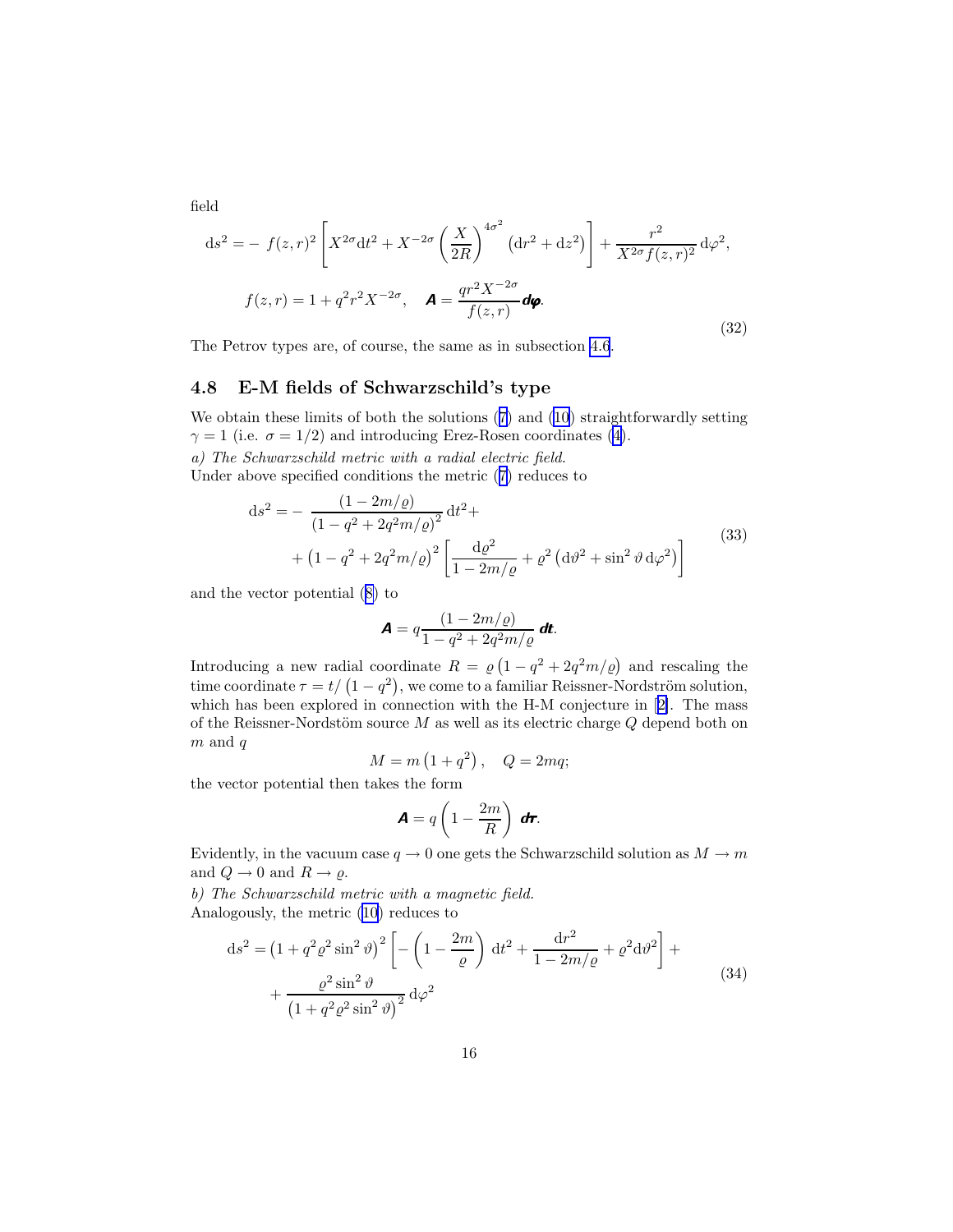<span id="page-16-0"></span>and the vector potential ([11\)](#page-5-0) to

$$
\mathbf{A} = \frac{q\varrho^2 \sin^2 \vartheta}{1 + q^2 \varrho^2 \sin^2 \vartheta} \mathbf{d}\mathbf{\varphi}.
$$

#### 4.9 Minkowski's limit

The last two limits represent undoubtedly the simplest cases of all the E-M fields listed in this section. They can be obtained either from the fields of the Schwarzschild type [\(33](#page-15-0)), ([34\)](#page-15-0) when putting  $m = 0$  and returning to the cylindrical coordinates  $z = \rho \cos \theta$ ,  $r = \rho \sin \theta$ , or from the E-M fields of the Levi-Civita type [\(22](#page-11-0)), ([23\)](#page-12-0) setting  $\sigma = 0$ . In the latter case the solutions might inherit a conical singularity of the Levi-Civita solution determined by the constant C. Hereafter we assume  $C=1$ .

While the "electric" case is trivial as it is equivalent to the Minkowski spacetime itself without any electromagnetic field, the solution with a magnetic field has a well known form

$$
ds^{2} = (1 + q^{2}r^{2})^{2} \left[ -dt^{2} + dr^{2} + dz^{2} \right] + \frac{r^{2}}{(1 + q^{2}r^{2})^{2}} d\varphi^{2}.
$$
 (35)

Evidently, this metric with  $q = B_0/2$  represents so called Bonnor-Melvin magnetic universe(see e.g. [[1\]](#page-19-0),  $\S 20.2$ , equation 20.10). As it was mentioned in subsection [3.3,](#page-6-0) the spacetime (35) need not include a longitudinal magnetic field only – the background electromagnetic field might be also electric (a particular example of this metric with a longitudinal electric field was found in [\[3](#page-19-0)]).

# 5 Conclusion

We have again proved explicitly that H-M conjecture outlined serves as a useful, efficient tool for the generating of E-M fields. Let us briefly summarize obtained results.

- (i) We present a successful application of the H-M conjecture in its generalized formulation to the whole class of seed vacuum metrics. In each case two Killing vectors of the corresponding seed vacuum solution were used to generate new E-M fields. Thus, an algorithmic scheme for the H-M conjecture formulated in [\[3](#page-19-0)] can be evidently used in more various situations, namely, in case of all vacuum solutions listed in figure [2.](#page-8-0)
- (ii) We have obtained several E-M fields generated from the seed vacuum spacetimes of Weyl's type. Most of them represent a special case or a limit of the general classes of E-M fields [\(7\)](#page-3-0) and [\(10](#page-5-0)), some solutions can be derived through an appropriate coordinate transformations. Components of basic tensors are explicitly given and general Petrov classes are determined for all metrics.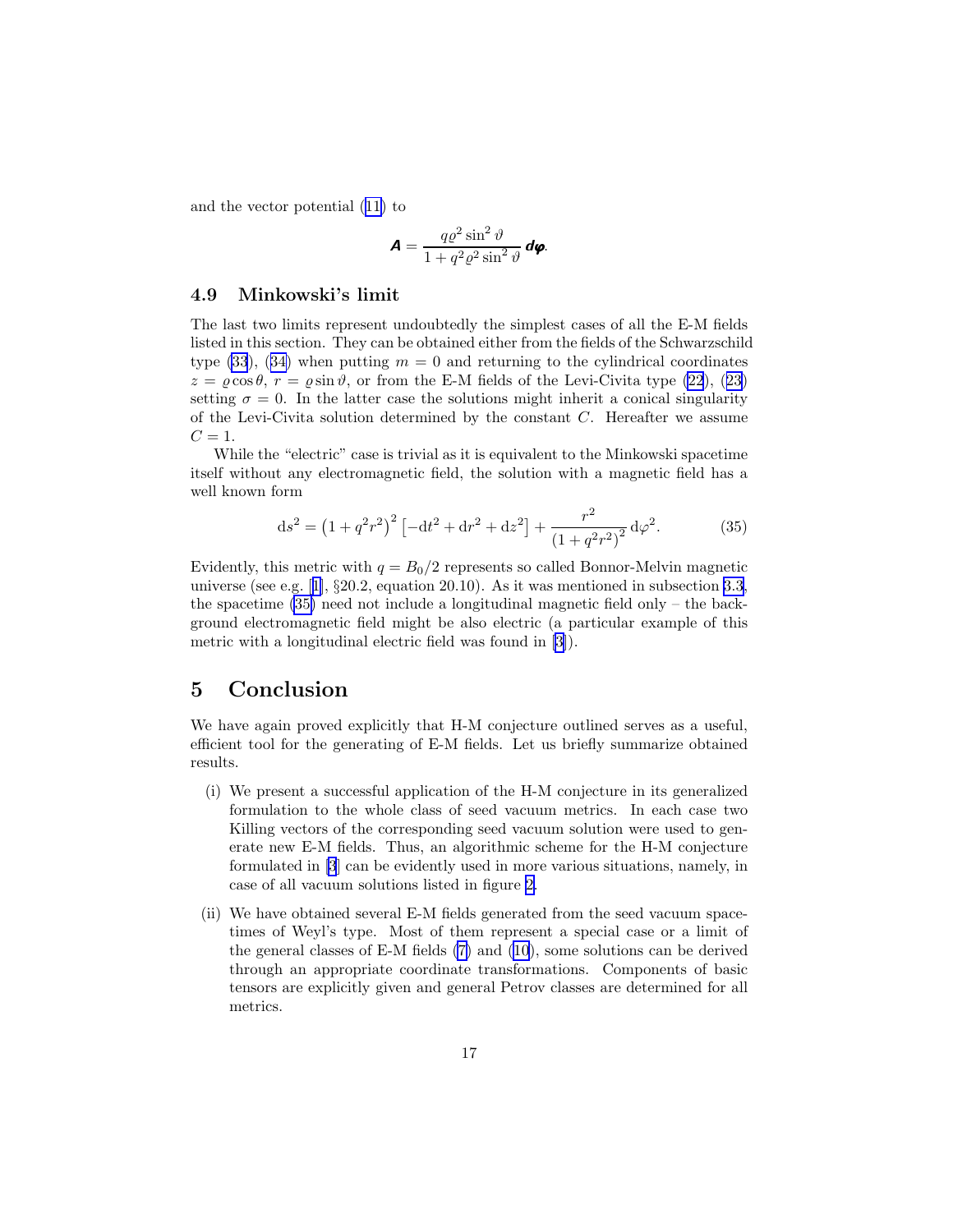<span id="page-17-0"></span>(iii) It is typical for the solutions generated through the H-M conjecture that their interpretation is determined by the physical features of their seed vacuum metrics. Unfortunately, for most vacuum metrics discussed above, several possible, often qualitatively different interpretations can be proposed. However, Bonnor's interpretation[[4](#page-19-0), [15\]](#page-20-0) seems to be most convenient for the discussion of the limits in section [4.](#page-7-0) Therefore, we prefer to interpret the seed Weyl metrics according to their generating Newtonian potentials. E-M fields obtained via the H-M conjecture then might represent a gravitational field of linear sources with some electric charge distribution or the linear sources in a background electromagnetic field of the Bonnor-Melvin's type.

#### Acknowledgement

The authors thank Prof. Malcolm A. H. MacCallum (Queen Mary & Westfield College, University of London) for drawing their attention to the existence of the coordinate transformation ([24\)](#page-12-0). This work was supported by an internal grant of the Palack´y University, Olomouc, Czech Republic.

# Appendix: Circular geodesics in the equatorial plane

The study of circular (azimuthal) geodesic can impose additional constraints on the spacetime parameters. Hereafter we use Rindler-Perlick method [\[17](#page-20-0)] designed for axially symmetric stationary metrics. The angular velocity  $\omega = d\varphi/dt$  along azimuthal geodesics in the equatorial plane  $z = 0$  for any Weyl solution ([1\)](#page-1-0) was calculated by Herrera and Pastora [\[9](#page-19-0)] and in the Weyl-Lewis-Papapetrou spherical coordinates it reads as

$$
\omega = \frac{|g_{tt}| \left(\frac{\partial |g_{tt}|}{\partial R}\right)^{1/2}}{\left(2R|g_{tt}| - R^2 \frac{\partial |g_{tt}|}{\partial R}\right)^{1/2}}.
$$
\n(36)

Applying (36) to our "electric" solution [\(7](#page-3-0)) we obtain

$$
\omega = \frac{\sqrt{m\gamma} \left( R_{\rm e}^2 - m^2 \right)^{\gamma}}{r \left[ (R_{\rm e} + m)^{\gamma} - q^2 \left( R_{\rm e} - m \right)^{\gamma} \right]^2} \times \sqrt{\frac{\left( R_{\rm e} + m \right)^{\gamma} + q^2 \left( R_{\rm e} - m \right)^{\gamma}}{\left( R_{\rm e} - m\gamma \right) \left( R_{\rm e} + m \right)^{\gamma} - q^2 \left( R_{\rm e} + m\gamma \right) \left( R_{\rm e} - m \right)^{\gamma}}},\tag{37}
$$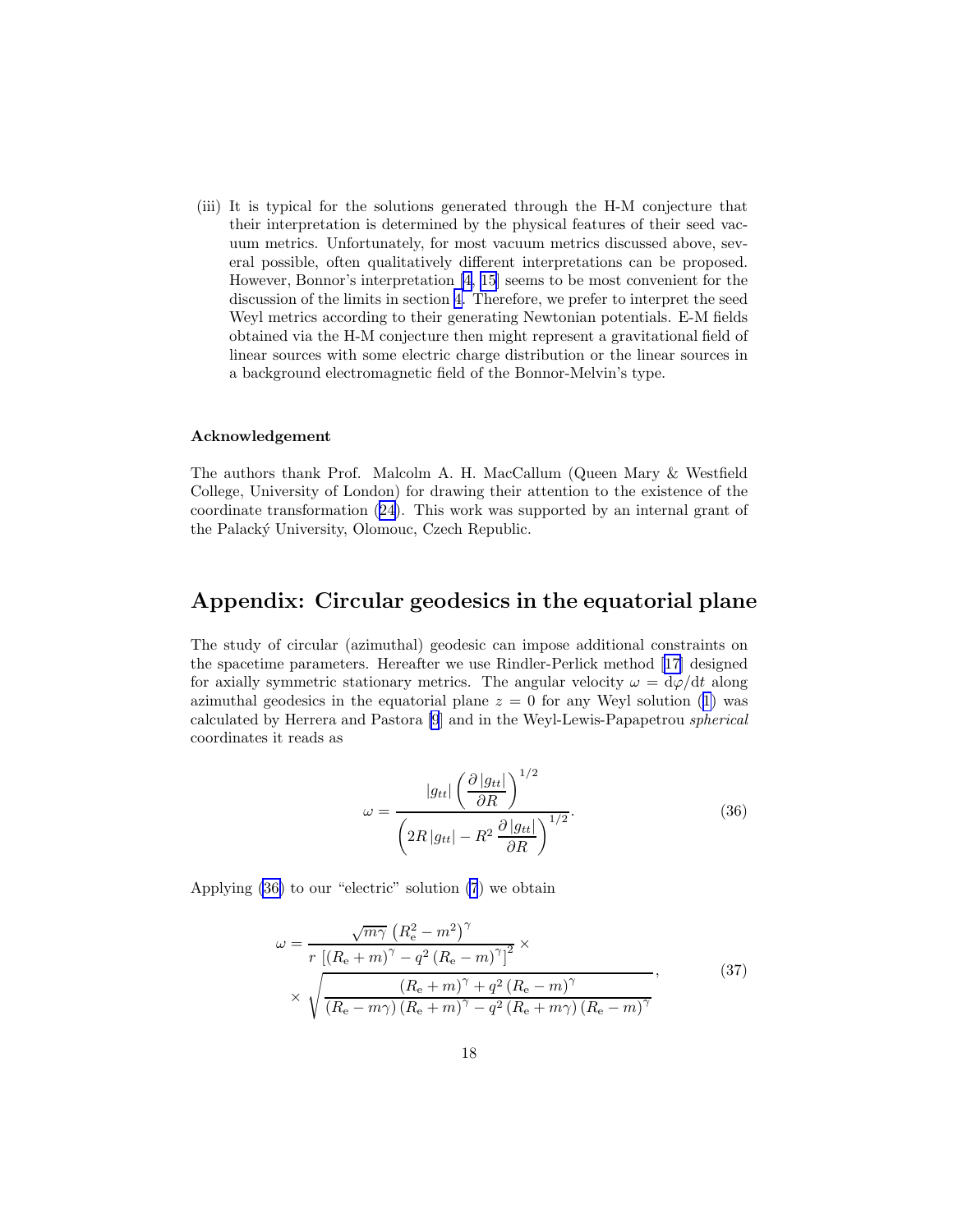analogously for our "magnetic" solution we get

$$
\omega = \frac{\left[q^2 \, r^2 \, (R_e + m)^\gamma + (R_e - m)^\gamma\right]^2}{r \, (R_e^2 - m^2)^\gamma} \times \frac{r \, (R_e^2 - m^\gamma)^\gamma}{(R_e - m^\gamma) \, (R_e + m)^\gamma + \gamma \, m \, (R_e - m)^\gamma},\tag{38}
$$

where  $R_e = R_1|_{z=0} = R_2|_{z=0} = \sqrt{r^2 + m^2}$ ; in the equatorial plane both spherical and cylindrical radial coordinates  $R, r$  coincide. It is worth checking that in the vacuum Schwarzschild limit ( $q = 0$  and  $\gamma = 1$ ) we come to the relation

$$
\omega^{2} = \frac{m(\sqrt{r^{2} + m^{2}} - m)}{r^{2}(\sqrt{r^{2} + m^{2}} + m)^{2}},
$$

which expressed in Erez-Rosen coordinates [\(4](#page-2-0)) leads to the "exact Kepler law"  $\omega^2 =$  $m\varrho^{-3}$ for the Schwarzschild solution (it is derived e.g. in [[17\]](#page-20-0),  $\varrho = \sqrt{(r^2 + m^2)} + m$ ). The expressions  $(36)$  $(36)$ – $(38)$  would be much more complicated for non-equatorial planes  $z \neq 0$ .

The dependence  $\omega = \omega(r, q)$  for the [\(7](#page-3-0)) with  $\gamma = 1$  (the "charged" Schwarzschild spacetime) is illustrated in figure 3a. The circular geodesics are allowed only for  $q \in (-1,1)$  and  $\omega$  increases towards the symmetry axis  $r = 0$ . According to the figure 3b, this conclusion is valid for  $\gamma \leq 1$ , but for  $\gamma > 1$  the angular velocity  $\omega$ diverges at "points"  $r \neq 0$  and no azimuthal geodesics can be found in the region with sufficiently small  $r$ . In case of the "magnetic" spacetime  $(10)$  $(10)$  the existence of



Figure 3: The angular velocity for the azimuthal geodesics in the equatorial plane of the solution [\(7\)](#page-3-0): a)  $\gamma = 1$ ; b)  $q = 0.5$ .

circular geodesics is limited not only at the side of small r, but also at the side of large r, which is demonstrated in figure [4](#page-19-0).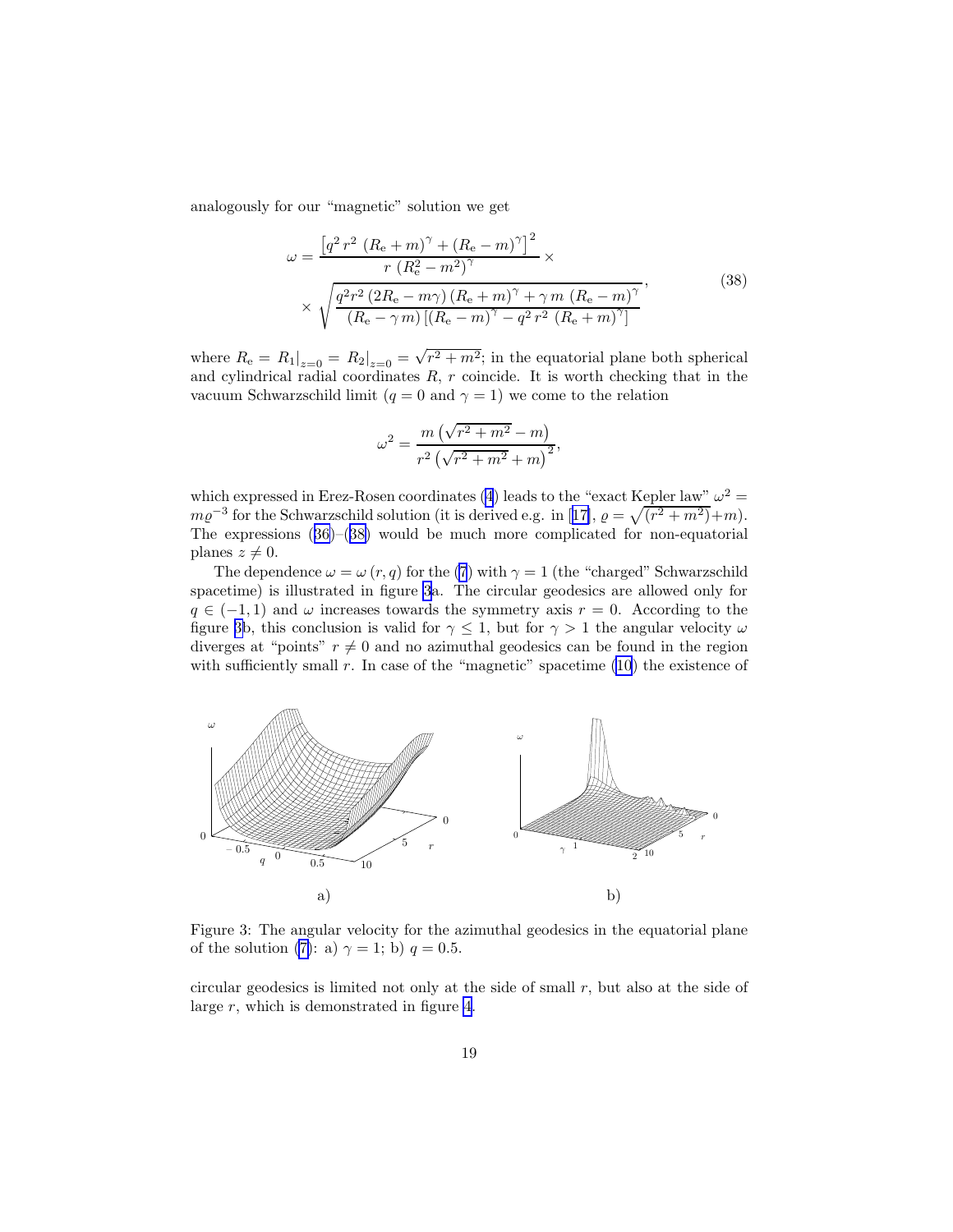<span id="page-19-0"></span>

Figure 4: The angular velocity for the circular geodesics in the equatorial plane of the solution [\(10](#page-5-0)): a)  $\gamma = 1$ ; b)  $q = 0.1$ .

# References

- [1] D. Kramer, H. Stephani, E. Herlt, and M. A. H. MacCallum: Exact Solutions of Einstein's Field Equations. Cambridge University Press, Cambridge, 1980.
- [2] J. Horský and N. V. Mitskievitch: Czech. J. Phys. B **39** (1989) 957.
- [3] L. Richterek, J. Novotný, and J. Horský: Czech. J. Phys. **50** (2000) 925 [gr-qc/0003004].
- [4] W. B. Bonnor: Gen. Rel. Grav. 24 (1992) 551.
- [5] L. Herrera, F. M. Paiva, and N. O. Santos: J. Math. Phys. 40 (1999) 4064 [gr-qc/9810079].
- [6] J. Bičák: in Einstein Field Equations and Their Physical Implications (Selected essays in honour of Juergen Ehlers), Lecture Notes in Physics 540 (Ed. B. G. Schmidt). Springer-Verlag, Berlin-Heidelberg-New York, 2000 [gr-qc/0004016].
- [7] J. Bičák, D. Lynden-Bell, and J. Katz: Phys. Rev. D 47 (1993) 4334.
- [8] L. Herrera, F. M. Paiva, and N. O. Santos: (1998) [gr-qc/9812023].
- [9] L. Herrera and J. L. H. Pastora: J. Math. Phys. 41 (2000) 7544 [gr-qc/0010003].
- [10] P. S. Letelier and S. R. Oliveira: Class. Quant. Grav. 15 (1998) 421 [gr-qc/9710122].
- [11] A. Z. Wang, M. F. A. da Silva, and N. O. Santos: Class. Quant. Grav. 14 (1997) 2417 [gr-qc/961052].